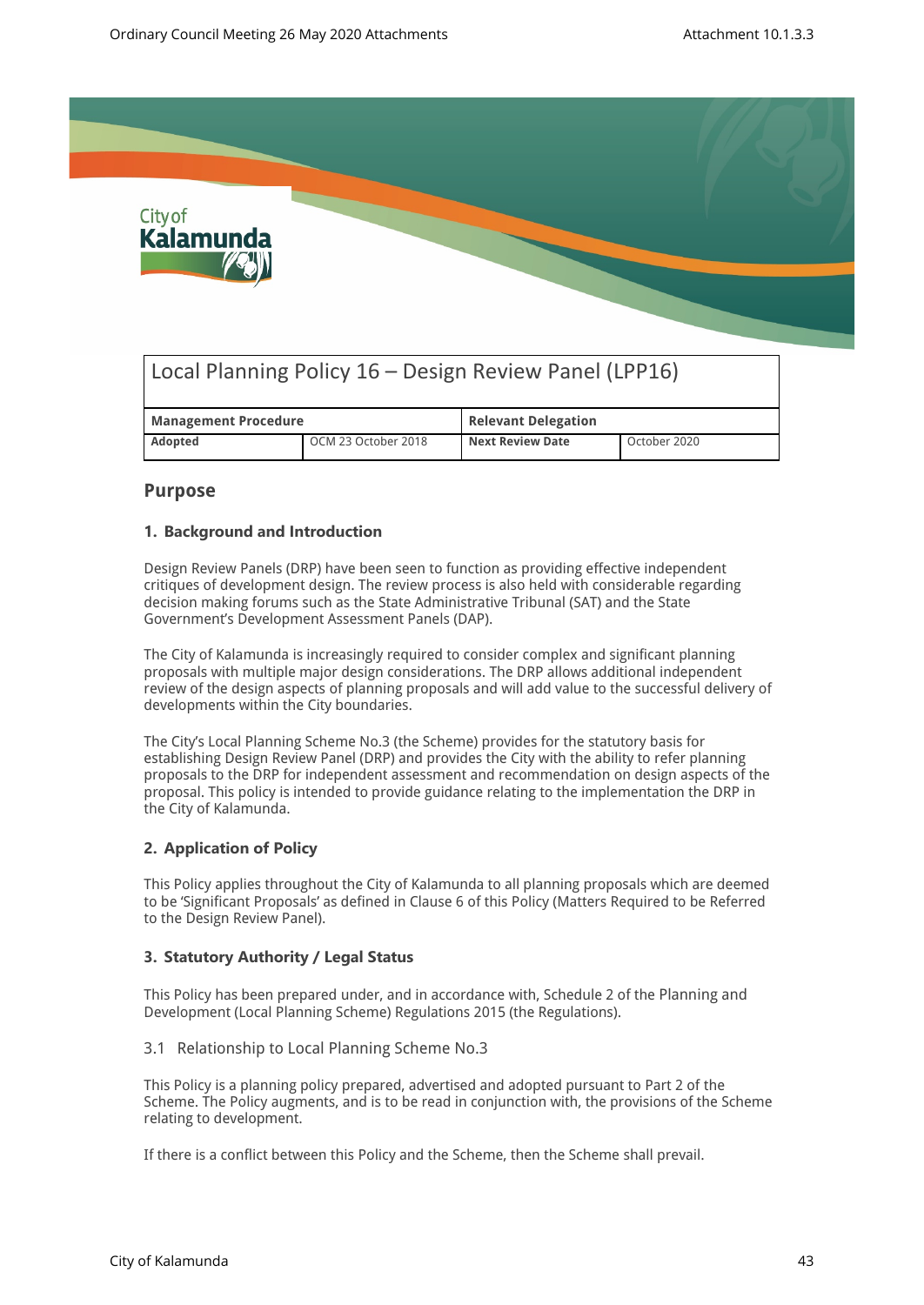

3.2 Relationship to other state planning/development control policies

This policy has due regard to and should be read in conjunction with the relevant Statutory Planning Framework.

## **4. Policy Objectives**

The primary objectives of this Policy are:

- a) To outline the types of development proposals that will be referred to the DRP;
- b) To detail the terms of reference of the DRP;
- c) To outline the roles and responsibilities of the members of the DRP and the City;
- d) To detail the information required to be provided to enable the DRP to consider a planning proposal; and
- e) To detail the procedure for holding DRP meetings, and the preparation and distribution of agendas and minutes.

## **Policy Statement**

## **5. Terms of Reference**

#### 5.1 Role of the DRP

The role of the DRP is to provide independent, formal, technical and professional advice and recommendations to:

- a) Proponents and local government officers on the design quality of proposals;
- b) To decision makers (State and local governments, Development Assessment Panels, the State Administrative Tribunal) on eligible development applications or other proposals;
- c) To local government, where requested, on strategies, policies, master plans, precinct plans, local development plans, structure plans, activity centre plans, local planning schemes and amendments or other matters.

#### 5.2 Status of advice

The DRP is advisory only and does not have a decision-making function. The panel advises on the design quality of proposals with reference to the Design Principles (from SPP 3.7) and the statutory planning framework. Decision makers should have due regard to the design review advice and recommendations in their deliberations.

For continuity between design review and local government and Development Assessment Panel assessment procedures, the Design Review Panel Chair may be requested to brief decision makers either through preparation of a briefing note or attendance at a meeting. Where a matter is referred to the State Administrative Tribunal for review, the Design Review Panel Chair may also be invited to attend proceedings as required by the Tribunal.

The DRP shall only deal with matters that have been referred to them by the Director of Development Services or authorised officer, or through a resolution of the Council.

Individual members of the DRP shall not provide advice directly to an applicant, owner, or Council member in respect to any item under consideration at a DRP meeting. Other than authorised City officer, the DRP Chair is the only person who should speak on behalf of the DRP should clarification regarding previous DRP recommendations or advice be sought.

#### 5.3 Timing and number of reviews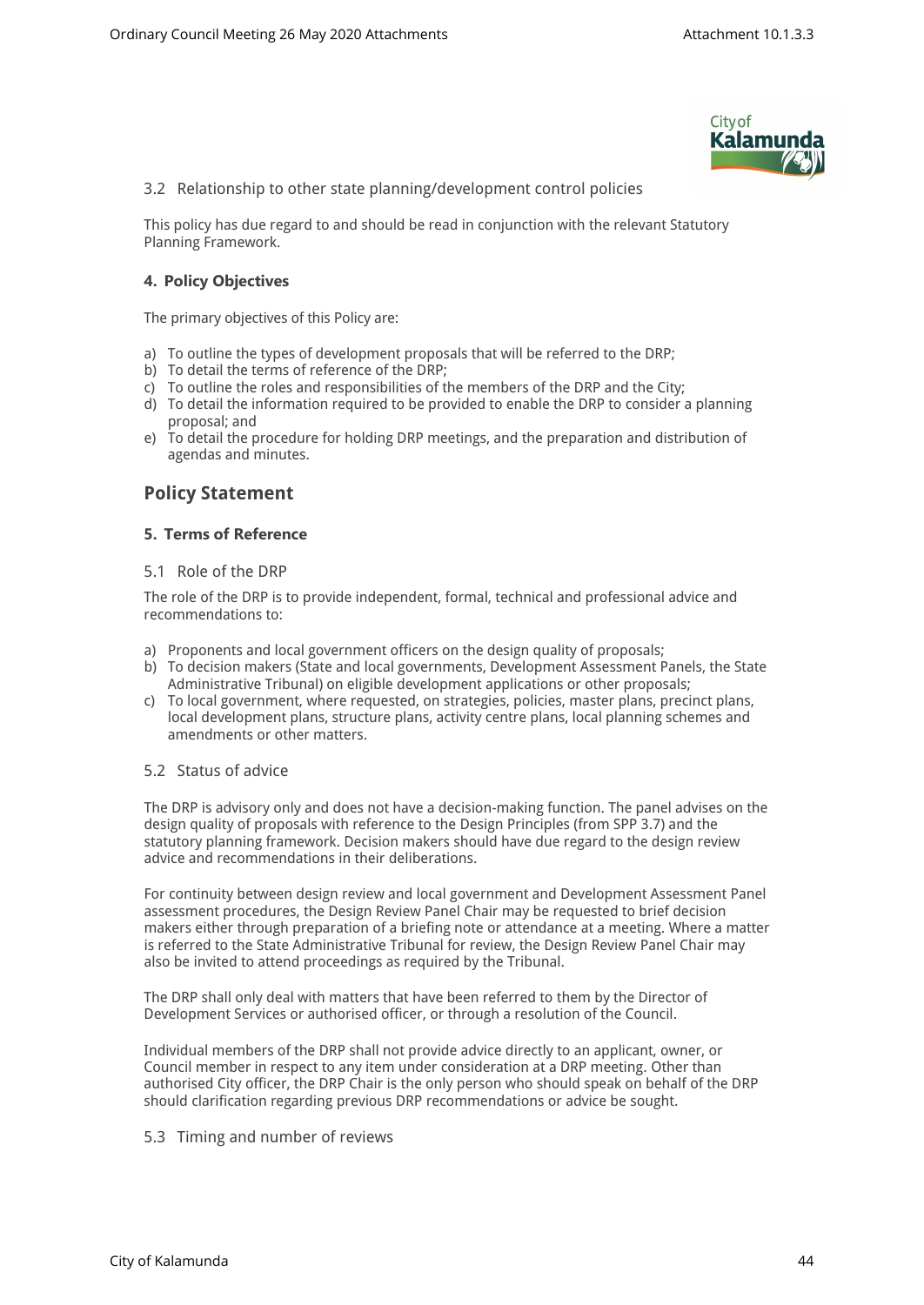

The number of reviews needed will vary depending on the complexity of a proposal; however, three reviews are typically needed for the process to be effective.

Design reviews should occur before a development application is submitted. It is strongly recommended that the first design review takes place during the concept design stage to ensure that proponents can take advantage of the advice offered at a time where the design is flexible enough to accommodate change without impacting on time and cost constraints. A subsequent review should typically occur at a stage when the design has been further progressed. Depending on the outcome of the initial meeting, this review session will typically occur during design development or prior to the proposal being submitted for development approval (Pre-lodgement stage).

At building permit stage (after development approval) it is suggested that a check takes place by the Design Review Panel Chair or delegate, to ensure that the design quality of the proposal is consistent with the approved development application and any relevant conditions related to design quality.

## 5.4 Matters to be Considered

The DRP shall take into account matters including, but not limited to:

- a) The provisions of the United Kingdom's Centre for Architecture and the Built Environment's (CABE) principles of good design (refer Appendix 1 for further information in this regard);
- b) The Design WA documents and resources;
- c) The relevant statutory planning and policy framework relating to the planning proposal;
- d) The architectural quality of the design, including its relationship with adjoining or nearby developments;
- e) The impact of, and relationship with, a proposal on the streetscape on surrounding properties;
- f) The impact of the proposal on the character of the area, including consideration of significant cultural and natural features and landmarks;
- g) The extent to which the proposal addresses environmental sustainability principles;
- h) The extent to which the proposal addresses crime prevention principles; and
- i) Any heritage considerations.

## 5.5 Membership and Qualification

The DRP Panel will be established comprising up to five (5) community representatives and/or technical experts who, in the opinion of the City, have the relevant knowledge, experience, or expertise to give fair, reasoned, and non-biased advice on the matters referred to the DRP.

Members of the DRP should have appropriate contemporary experience and qualifications in one or more of the following areas:

- a) Architecture
- b) Landscape architecture
- c) Urban Design
- d) Heritage and urban conservation
- e) Sustainability and environmental design
- f) Services engineering
- g) Accessibility
- h) Transport planning
- i) Planning
- j) Public art
- k) Civil and/or structural engineering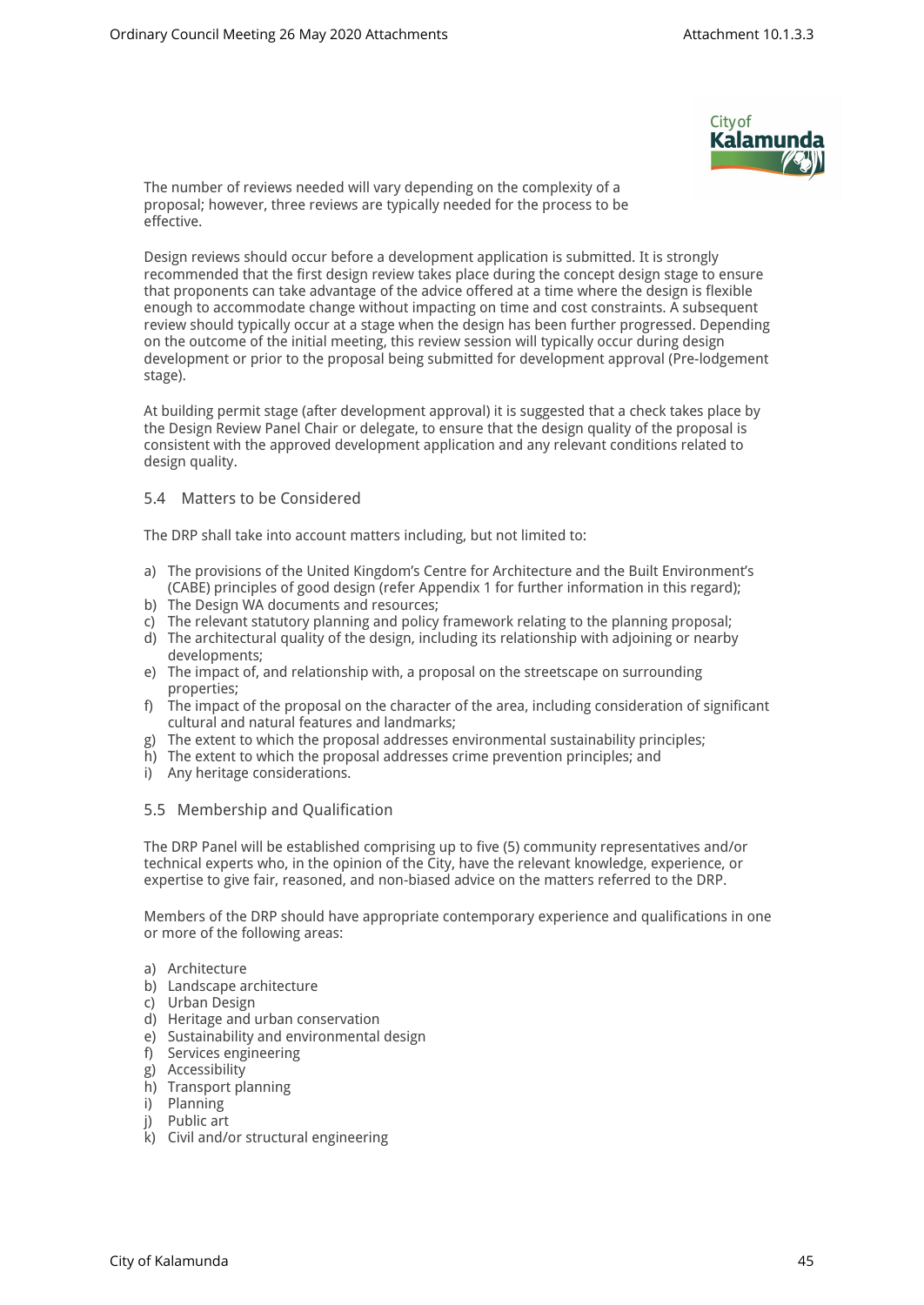

Preference will be given to candidates that demonstrate the required experience and qualifications that also have local knowledge. Current registration with their relevant professional body is highly desirable.

To be independent and apolitical, decision-makes, elected members or officers must not be appointed to the Design Review Panel. However, City officers should participate in all design reviews in an advisory capacity to provide administrative and governance support.

#### 5.6 Appointment and Resignation/Termination of Members

## 5.6.1 *Expressions of Interest*

The Chief Executive Officer (CEO) shall call for public nominations to the DRP. The CEO shall at the first opportunity elect the five members comprising a Chairperson, Deputy Chair, and three (3) members of the panel, plus two (2) alternate members, from amongst those nominees determined to be most suitable.

Expressions of Interest for DRP members should include a brief professional profile addressing the following selection criteria:

- a) Appropriate qualifications and demonstrated expertise in architectural design, landscape architecture or urban design, or other professional area if required;
- b) Ability to work in a multi-disciplinary team;
- c) Demonstrated expertise in design review, design critique or the provision of strategic advice on design quality issues;
- d) Knowledge or understanding of the State's Planning Framework, relevant City policies and development controls and design issues in the local area;
- e) Skills and experience in analysis and application of local planning strategies and policies;
- f) Ability to analyse, evaluate and offer objective and constructive feedback on complex design quality issues in design review, for evaluation of complex development applications and on strategic planning matters; and
- g) Good written and verbal communication to ensure that advice provided to proponents is clear and concise.

The term of office for any member of the DRP shall be for a period of five (5) years. Members can apply for reappointment at the end of this period.

## 5.6.2 *Resignation*

A DRP member who resigns at any time during their term of appointment is required to give their notice in writing to the CEO.

## 5.6.3 *Termination*

Should a member fail to attend three (3) consecutive meetings of the DRP without being granted a Leave of Absence by the DRP his/her appointment shall be automatically terminated. The CEO will notify any member, in writing, when their membership of the DRP is terminated. Members taking leave of absence for a period are requested to notify the CEO and any notified leave of absence will be recorded in the minutes of a DRP meeting held during that period.

In addition to the above, the CEO may terminate the appointment of any member prior to the expiry of his/her term, if

- a) The CEO, on advice from the elected Chair and/or the Director of Development Services, considers that the member is not making a positive contribution to the DRP; or
- b) The member is found to be in breach of the City of Kalamunda's Code of Conduct or in serious contravention of the Local Government Act 1995; or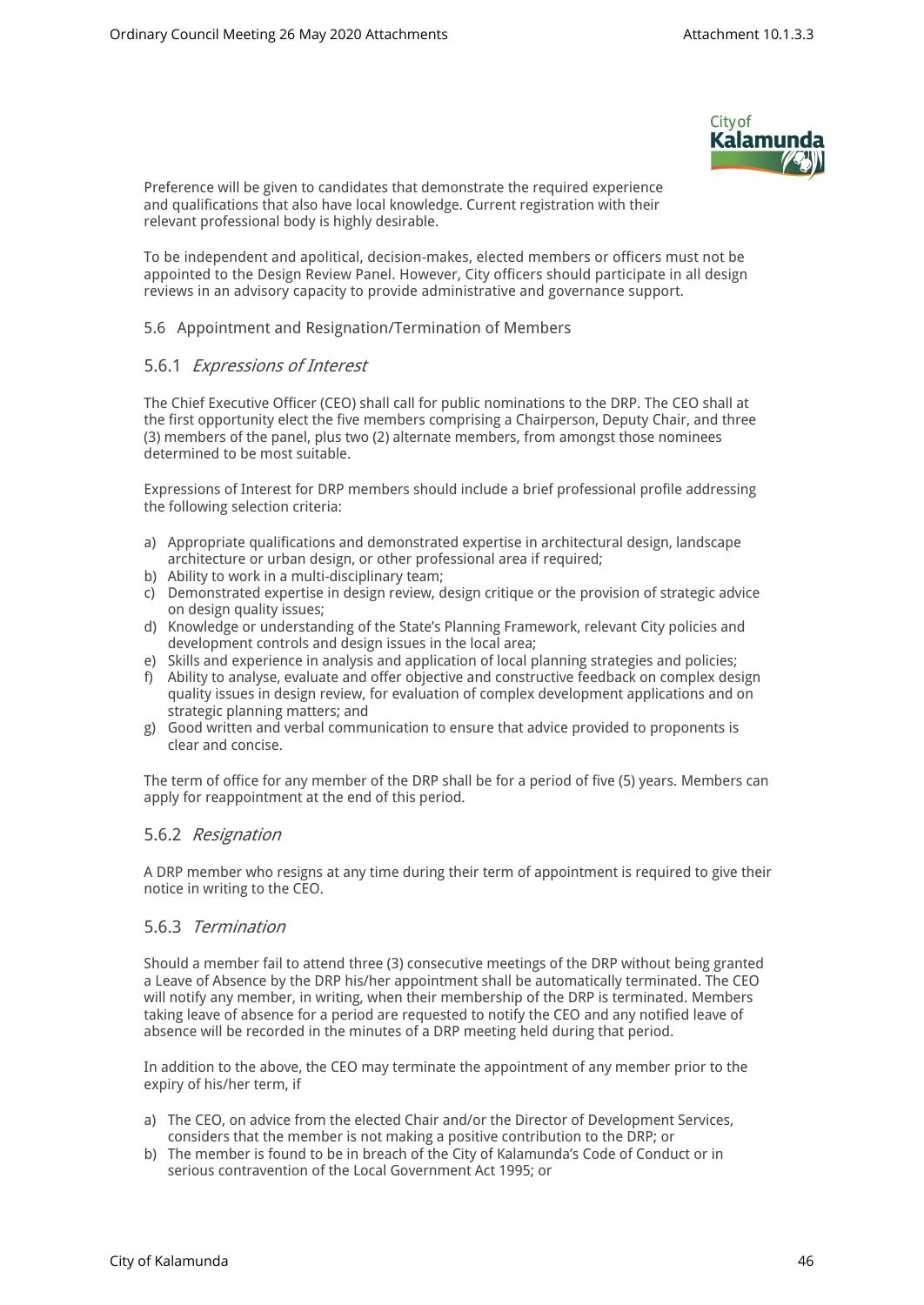

c) A member's conduct, actions, or comments brings the City of Kalamunda into disrepute.

### 5.6.4 *Vacancies*

Where a vacancy occurs details of eligible persons from the previous expressions of interest to serve as a member of the DRP shall be presented to the CEO for selection and approval. Should this process fail to determine a new member then the vacancy will be publicly advertised calling for expressions of interest. The term of appointment for any new member of the DRP shall be for the remaining period of the member vacating the DRP position.

#### 5.7 Roles and responsibilities

A good working relationship between local government planners and Design Review Panel Members is essential, as it's important to have regular, consistent and clear communication between those involved in the design review and assessment processes.

## 5.7.1 *Roles and responsibilities of the City's Planning officers*

The City's planning officers are responsible for coordinating the operation of the Design Review Panel and support is required from suitably qualitied local government officers, including senior officers. The role of the City's Planning officers is outlined below:

#### **a)** *Panel coordinator*

The local government should nominate a panel coordinator to assist in smooth communication regarding meetings and other panel matters. The roles and responsibilities of the panel coordinator include, but are not limited to:

- i. Circulate the annual meeting schedule, panel contact details and other material;
- ii. Act as the central point of contact between the panel members and other local government officers or stakeholders;
- iii. Prepare agendas, ensuring sufficient notice is provided to all parties (seven days is recommended);
- iv. Arrange site inspections where appropriate;
- v. Respond to requests for additional information from panel members in accordance with the established administrative procedures;
- vi. Arrange for relevant local government officers to attend meetings;
- vii. Arrange for notes or minutes to be taken at meetings and work with the report writer and arrange Chair endorsement of the notes, minutes and/or design review report;
- viii. Distribute the notes, minutes and/or report to relevant parties and make panel advice and/or recommendations available to the proponent within a specified time period (recommended 10 working days) of the panel meeting;
- ix. Arrange for the administration of fees, where charged, and membership remuneration payments;
- x. Prepare a summary of council, Development Assessment Panel and State Administrative Tribunal decisions on applications considered by the panel, as a means of providing feedback and optimising awareness of any other relevant matters.

#### **b)** *Senior planning staff*

Senior Planning Staff should provide the necessary administrative support and advice to the meeting including managing the meeting opening and closing proceedings and providing governance advice where requested by the panel Chair. The Chair should manage and facilitate the interactive design review discussion and identify the key recommendations for reporting.

#### **c)** *Planning officer*

For each proposal under consideration, a planning officer should present an overview of the site (or proposal) including history, current and future surrounding context as well as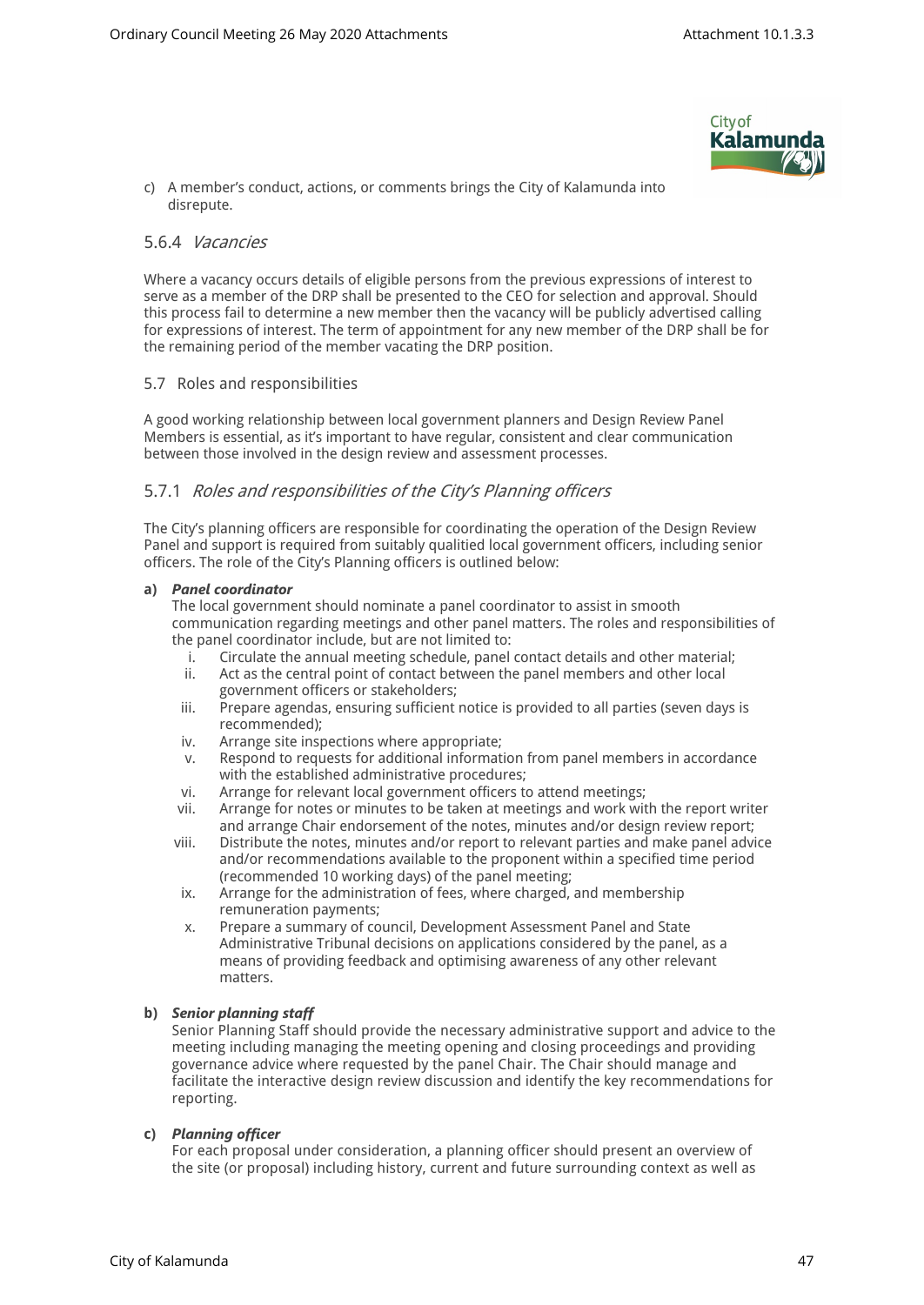

compliance with planning controls and relevant design criteria. They will also convey any concerns raised through internal referral pathways (e.g. storm water, traffic/parking) if available.

#### **d)** *Report writer*

Local government is responsible for ensuring that notes or minutes are taken for all panel meetings. The notes will be used to formulate a design review report for the local government's use in reporting to Council, JDAP or other decision maker. Notes and reporting needs to be clear and unambiguous to all parties with appropriate terminology and phrasing.

## 5.7.2 *Roles and responsibilities of the panel members*

All panel members are required to:

- a) Provide independent, fair and reasonable professional advice relative to the SPP 7.0 Design Principles and relevant State and local policies and schemes;
- b) Treat all discussions and information about applications with sensitivity and confidentiality;
- c) Respond to and comment on material presented, providing clear and constructive feedback;
- d) Disclose any actual or perceived conflicts of interest in writing for the record (refer Part 10.6 of this Policy for further information in this regard).

## 5.7.3 *Roles and responsibilities of the panel chair*

The panel Chair is primarily tasked with running panel meetings and is responsible for:

- a) Liaising with the nominated local government officer about the operation of the panel including advice regarding additional briefing material or requirements;
- b) Ensuring new members have been inducted and are briefed about panel operations;
- c) Ensuring that the meeting agenda is followed;
- d) Welcoming and introducing the panel, proponents and any observers present at the meeting;
- e) Facilitating interactive discussion and participation of all panel members, key local government attendees and proponents, enabling solutions to be brokered collaboratively;
- f) Ensuring discussions remain focused on the application being considered and that advice relates to matters covered by the spp7.0 design principles, relevant state and local policies and schemes;
- g) Ensuring consistency of panel advice between reviews;
- h) Summarizing the consensus view of the panel at the conclusion of the meeting;
- i) Brief decision-makers on panel advice when required;
- j) Endorsing the agreed DRP meeting minutes; and
- k) Attend and present at Council meetings, Joint Development Assessment Panel meetings and/or SAT as requested by the Director of Development Services, or authorized officer.

## 5.8 Code of Conduct

Each member of the DRP is required to observe the City of Kalamunda's Code of Conduct. All members are expected to act in a responsible and professional manner with the information that they obtain through their role as a member of the DRP.

All members are encouraged to express their opinions and views without fear of reproach. It is therefore important that all members respect each other (often despite differences) and work together to create an open and trusting atmosphere.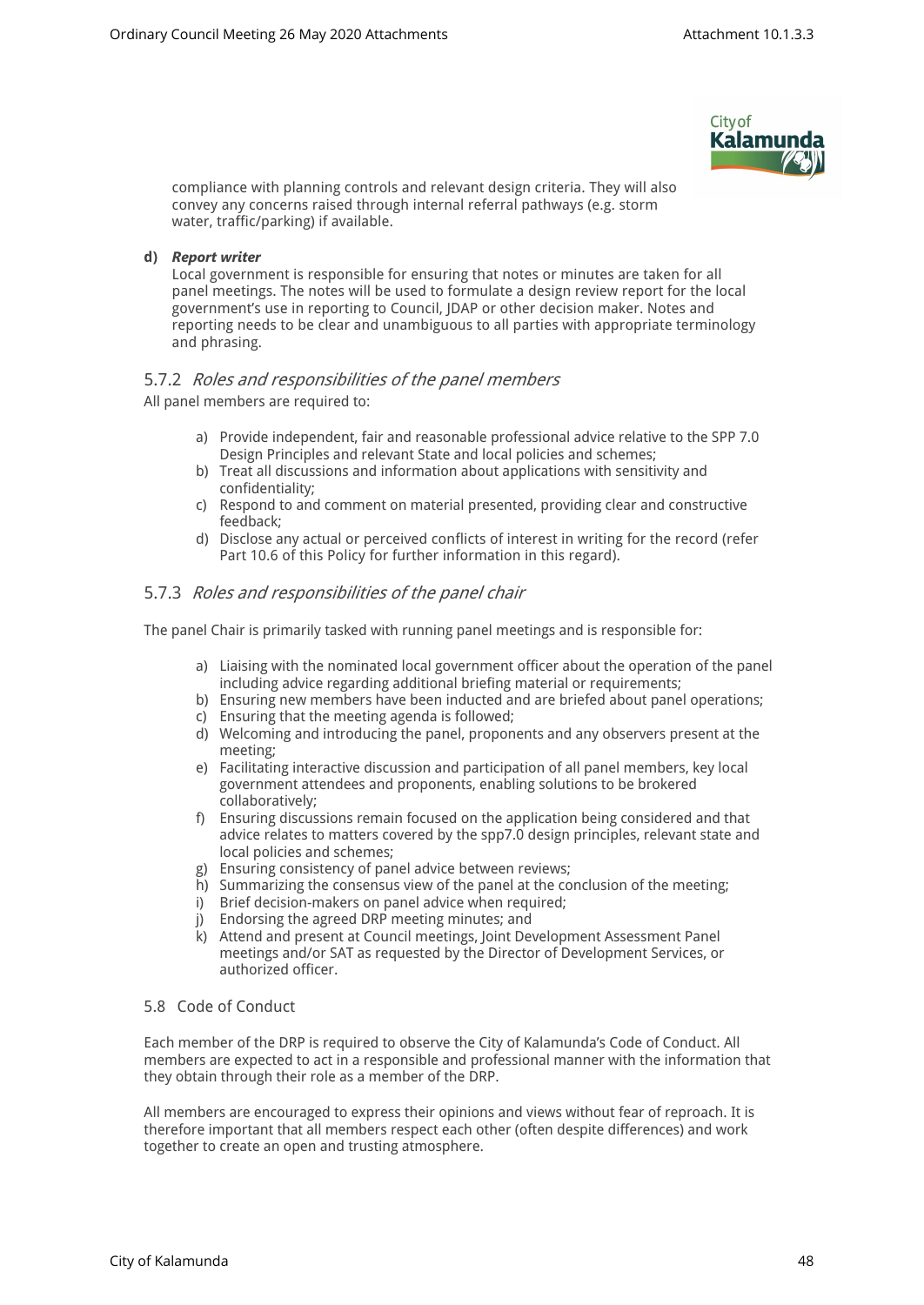

Members are expected to accept collective responsibility for, and remain loyal to, the decisions of the DRP This is to be upheld at all times, even when the member may not have agreed with the final decision reached by the DRP.

#### 5.9 Confidentiality and Privacy

Members of the DRP may have contact with confidential or personal information retained by Council or presented to them in a DRP meeting. If so, members are required to maintain the security of any confidential or personal information and will not be permitted to access, use, divulge, or remove any information, unless that member is specifically authorised to do so by written instruction from the Council, the CEO, or the Director of Development Services.

#### 5.10 Operational Funding and Remuneration

The City's operational budget allocates funds for engaging members of the DRP. Members of the DRP will be remunerated on the basis of an hourly sitting fee for attendance at the scheduled meetings, up to a maximum of three (3) hours, or for a longer period as resolved by the DRP and agreed by the Director of Development Services. In addition, the member can claim up to one (1) hour outside of the meeting for review of any item scheduled to be presented to the DRP. The sitting fee shall be determined by the Council and is to be reviewed in conjunction with the annual review of the City's Schedule of Fees and Charges.

If the Chair of the DRP is required to appear on the City's behalf as an expert witness at the State Administrative Tribunal or assist in the presentation of the City's recommendation to a Development Assessment Panel the member is to be paid at the rate adopted in the City's Schedule of Fees and Charges.

The Chair of the DRP shall be paid an additional hour (at the hourly rate) to compensate for their additional responsibilities that includes writing the recommendation of the DRP, and the review and endorsement of the draft DRP minutes.

#### **6. Matters to be Referred to the Design Review Panel**

#### 6.1 Significant Proposals

Significant development applications are applications which are determined by the City to be of significant planning interest to the community. At the discretion of the Director Development or the Manager Approval Services, a development may be deemed to be significant where one or more of the following criteria apply:

- a) Residential development that comprises ten (10) or more dwellings;
- b) Development that is greater than 10 metres in height (excluding Industrial development);
- c) Commercial or Industrial development directly abutting land used for residential purposes;
- d) Development that in the opinion of the City will have a significant impact upon the significance of a Heritage Place;
- e) The planning proposal will likely result in a significant adverse amenity impact on the community by virtue of traffic, noise, dust, odour vibration, or other impacts.
- f) Development that qualifies for determination by the Joint Development Assessment Panel; or

7. Development not referred to in items 1 through 6 above but which, in the opinion of the Manager Approval Services is:

a) Of a complex or contentious nature;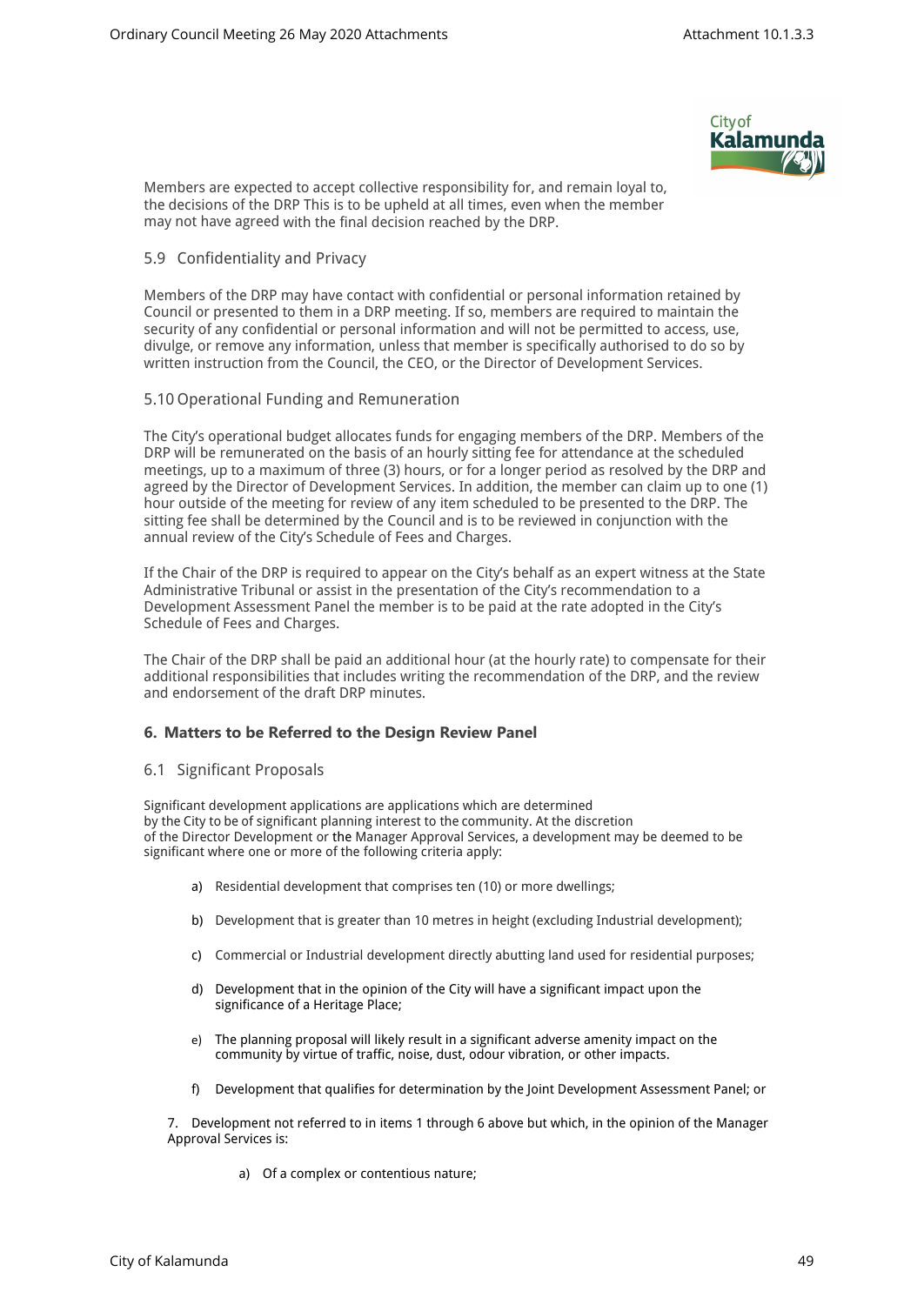

- b) Likely to be of significant interest to the community;
- c) Has urban design, streetscape, building bulk, scale or design impacts;
- d) Is located on a prominent or significant site;
- e) Involves unusual or unconventional design elements; or
- f) Is likely to benefit from DRP consideration.
- 6.2 Other Planning Matters for Referral

The Director of Development Services, or authorised officer, may refer other planning matters to the DRP where it is considered that the City will benefit from their input, as follows:

- a) Proposed planning or design studies including planning strategies, policies, precinct plans, design guidelines, or amendments to the City's Local Planning Scheme; or
- b) Any other matter relating to, but not limited to, the design of buildings or places or any issues relating to environmentally suitable design.
- 6.3 Timing

The DRP will be convened in a timely manner to expedite the consideration of the proposal, depending on the availability of the members and the completeness of the material to be considered (see 7.0 below). Some matters may need to be referred to the DRP on more than one occasion.

The convening of a DRP will generally require a minimum lead period of 10 days. Referral of lodged Development Applications to the DRP is likely to extend the overall assessment period of the proposal.

#### **7. Information Required to be Provided by the Applicant for design review**

It is recommended that initial design reviews occur early, prior to the submission of a formal application, to ensure better design outcomes. The material required for design review should sufficiently reflect the stage of development of the proposal and illustrate site analysis, site design response and the intended design proposal. For early design reviews, drawings may be conceptual and diagrammatic.

#### 7.1 Site analysis

It is particularly important to provide contextual information on drawings and information submitted for review, to assist in the panel assessing how well a proposal responds to its site and context.

The key elements of a site analysis include:

- a) Site location / wider context plan
- b) Aerial photograph
- c) Local context plan
- d) Site context and survey plan
- e) Streetscape elevations and sections

For residential proposals refer to relevant volume of the Residential Design Codes for more detail.

7.2 Design proposal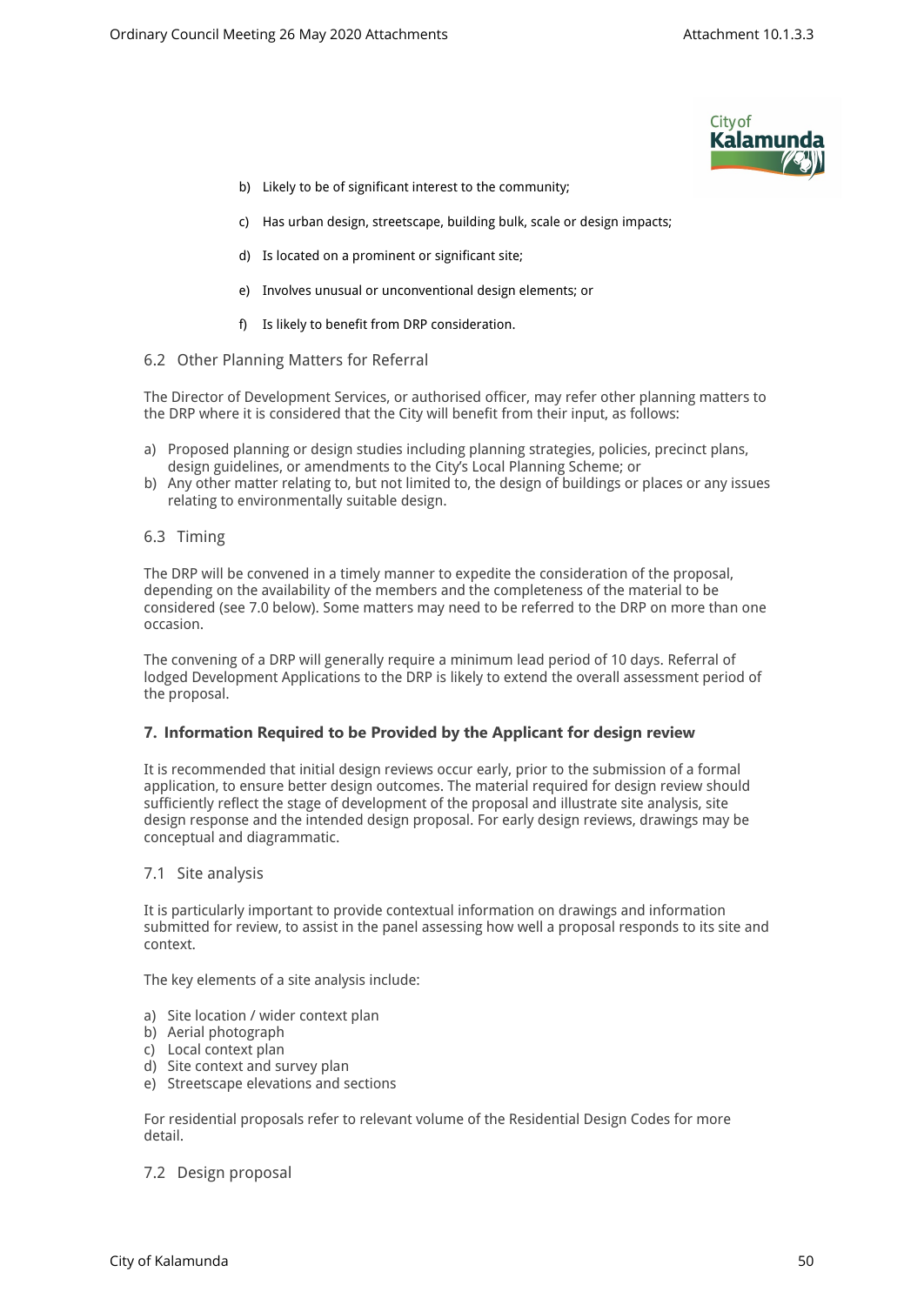

Sufficient drawing material should be presented to outline the intended design proposal; however, the emphasis should be on having enough information rather than having fully-resolved drawings of every aspect of the proposal.

The key elements of a pre-lodgment design proposal include:

- a) Development details
- b) Precedents and context that have informed the design proposal
- c) Site plan
- d) Floor plans
- e) Elevations of the proposal in context
- f) Sections of the proposal in context
- g) A schedule of proposed materials and colours to be used
- h) Draft design quality statement outlining how the proposal responds to the SPP 7.0 Design Principles.
- i) 3D images or visualisations if available A statement on how the DRP's previous comments have been addressed (for applications undergoing further review)

For residential proposals refer to relevant volume of the Residential Design Codes for more detail.

## **8. Presentation to the Design Review Panel**

In a maximum ten (10) minute presentation (unless an alternative is agreed upon by the DRP Chair) the applicant is to present plans and relevant information for the proposal, including:

- a) The aspirations of the project, as well as a contextual understanding of the site and how the project sits within, and relates to, its surroundings; and
- b) How the development addresses the design principles as outlined in Clause 9 a). of this policy (Format for DRP Design Review Advice) and the relevant development requirements, including any variations to the 'deemed-to-comply' provisions and how they impact on, or contribute to, the desired design outcome.

## **9. Format for DRP Design Review Advice**

The summary of a design review and the recommendations of the DRP are to be provided to the applicant in written format within fourteen (14) working days of the date of the DRP meeting. These reviews are to have regard to the following:

- a) Design Principles (refer Appendix 2 Principles of Good Design).
- b) Design Assessments
	- i. Design strengths, and
	- ii. How can the proposal be improved.
- c) Recommendation to Approval Services and/or applicant (one, or a combination of the below);<br>i. The
	- The design is supported,
	- ii. The design is supported and is of sufficiently high quality to satisfy the relevant scheme provisions in relation to discretionary matters such as density, plot ratio bonuses, or building height,
	- iii. The design can likely be supported subject to the following matters being addressed, and the DRP will further review the proposal at a subsequent DRP meeting prior to it making its final recommendation,
	- iv. The design will be supported subject to the following changes,
	- v. The design is not supported for the following reasons, or,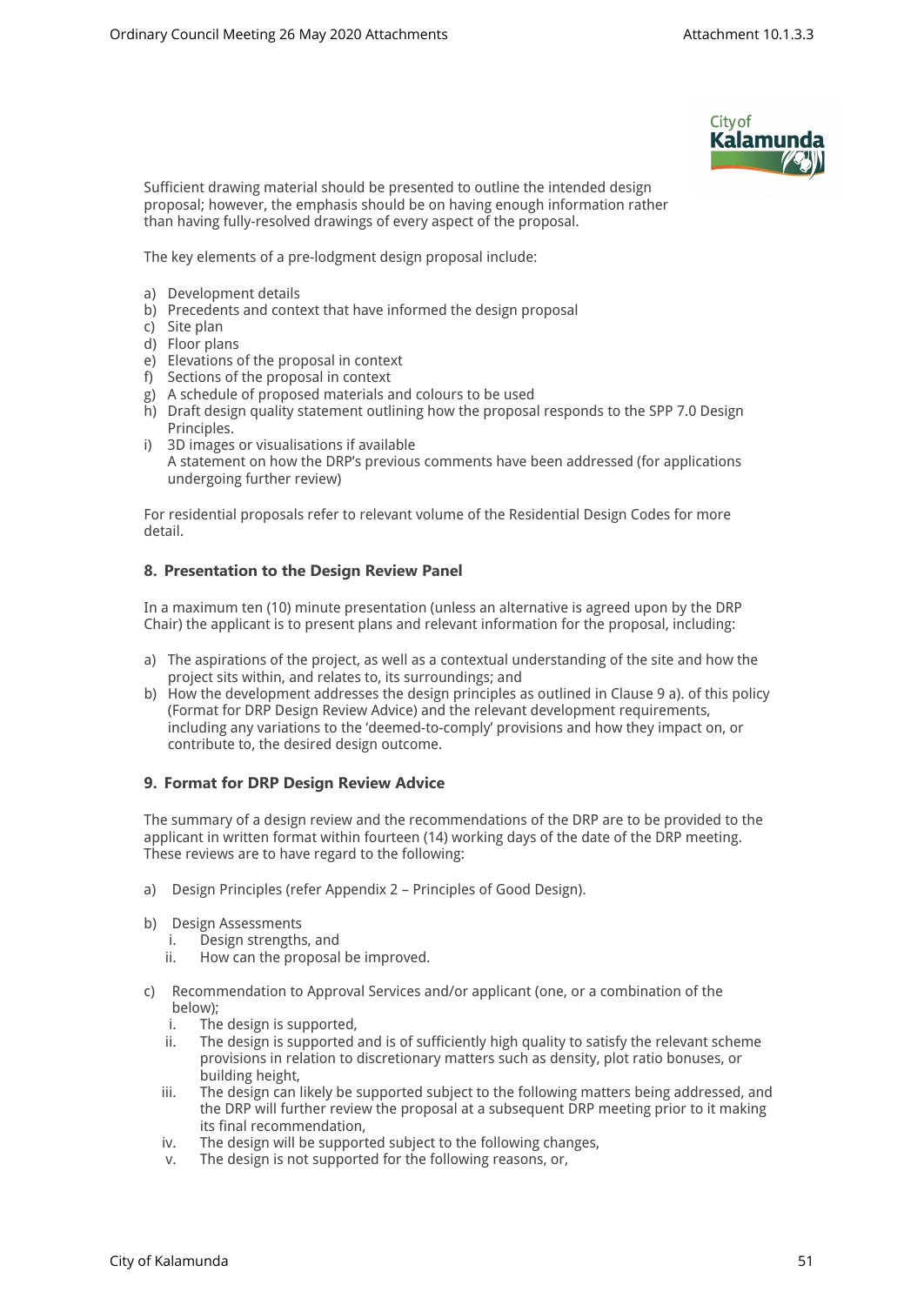

vi. The design is at a concept stage only, the plans have not progressed to a stage where a recommendation can be provided

#### **10. Meeting Procedure and Process**

#### 10.1 Schedule of Meetings

The DRP is proposed to meet on an as needed basis, with a maximum of one meeting per month, unless a "special" meeting is called by the Director of Development Services. An agenda for DRP meetings shall be prepared in accordance with the format in Appendix 3. Special meetings may be convened at any other time to deal with specific proposals or issues.

The location, date, and time of the meeting shall be advised to the members of the DRP at least ten (10) working days prior to the meeting. The agenda will be provided to the DRP members at least five (5) working days prior to the meeting.

The duration of the meeting shall be a maximum of three (3) hours unless the DRP resolves to extend the meeting to a particular time for the completion of business, and that extended time is agreed by the Director of Development Services.

#### 10.2 Attendance and Quorum

From the five (5) appointed members, the DRP will comprise the Chair, Deputy Chair, and three other members Where a member is unable to attend the meeting (subject to sufficient notice being given) the City's Director of Development Services or another authorised officer, in liaison with the Chair, will invite the alternate member.

The quorum for each meeting will be no less than three (3) DRP members. The Director of Development Services or other authorised officer is also required to be in attendance. If a quorum is not present within 30 minutes of the notified commencement time of the meeting, then the meeting shall lapse.

The determination of a proposal shall be the sole responsibility of the DRP members, with the Director of Development Services, or authorised officer, acting in an advisory role only. This advisory role includes briefing the committee members on each matter on the agenda and identifying any particular aspects upon which advice and/or recommendations are required.

The DRP Chair may request that external advice or expert knowledge be provided to the DRP, where it is deemed that such knowledge is not available from within the DRP members, or due to the nature, or type, of development. The City shall give all assistance to the DRP Chair and, where appropriate, approve such requests.

The owner of the land and/or the applicant shall attend the meeting and make a presentation on the proposal to the DRP. Following the presentation and any questions from the Committee members the Chair may request the presenters vacate the meeting prior the members further deliberating on the matter

The matters under consideration by the DRP are generally confidential in nature and therefore DRP meetings will not be open to the public.

#### 10.3 Panel Member preparation

All panel members should ensure that they are familiar with all information provided prior to the meeting and prepare comments in advance, to enable effective use of session time. If additional information is required prior to the meeting, a request should be submitted to the local government in accordance with the procedures advised during the induction.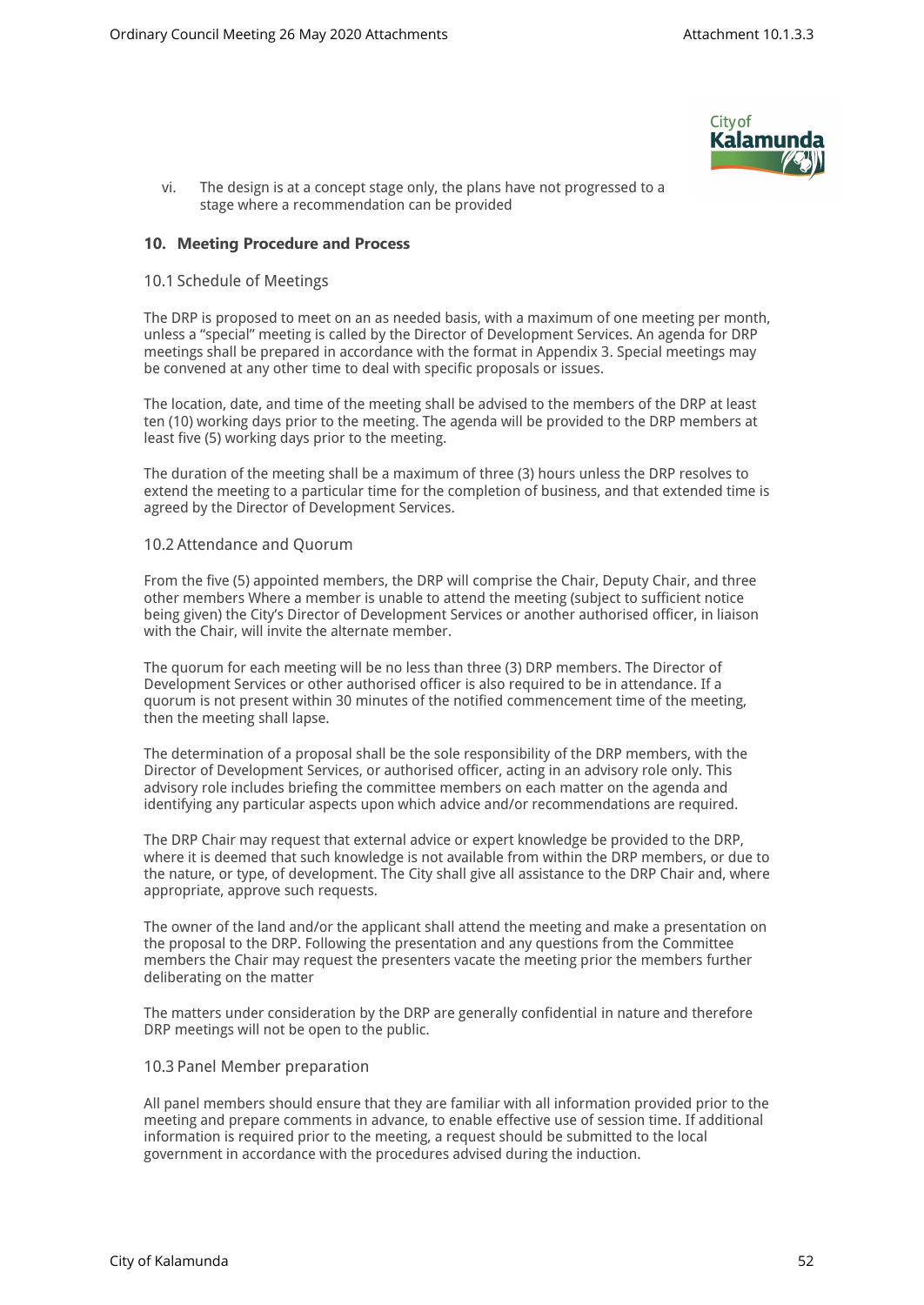

#### 10.4 Agenda

The agenda for each meeting (along with submitted drawings and other relevant documentation) shall be prepared by the Panel Coordinator and circulated to all panel members and meeting attendees at least one week prior to the meeting. A meeting agenda template can be found at Appendix 3.

The priority of agenda items for each meeting should be determined by the local government ensuring the scheduling of items has regard for the relevant statutory timeframes.

Each item should be allocated an appropriate duration on the agenda, to allow for the recommended design review meeting format. Additional time may be required for complex projects where this is appropriate. It is recommended that the meeting agenda does not exceed three hours.

An employee of the City shall be present at the meeting to record the minutes. These minutes will record a consensus agreement on actions and any points of agreement/disagreement, as well as any additional relevant comments and recommendations. They will not reflect the discussions verbatim but present a summary of issues or matters discussed during debate prior to consensus agreement being reached.

At the culmination of the meeting the Chair will read out the agreed actions, recommendations, and any other points of agreement to the meeting to ensure that they accurately reflect the consensus view. Within ten (10) working days of the date of the DRP meeting the minutes are to be compiled by a member of the City's Officers and presented in the form of:

- a) Explanatory comments on each proposal conveying the DRP's general views regarding the proposal;
- a) Formal recommendation to the City, where appropriate, reflecting the views of the majority of the members present at the meeting; and
- b) Any additional informal comments conveying the views of individual members, which may be included at the request of any member, subject to the approval of the Director of Development Services or other authorised officer.

The minutes will be checked and endorsed by the Chair and then distributed to all members who attended the meeting. The minutes will also be provided to the applicant.

All minutes of the DRP will be tabled at a Council meeting. If the matter is to be determined by the Council, then the minutes will be included as an attachment to the officer's report and referenced in the report. Where a Development Application is to be determined by a Joint Development Assessment Panel the relevant DRP minutes will be included as an attachment to the Responsible Authority Report (RAR) and referenced in the RAR. In addition to this, an original copy of the endorsed minutes will to be kept for record purposes within the City.

#### 10.5 DRP Comments and Advice

The DRP is to provide comments and advice to the City's Planning Officers to assist in providing pre and post lodgement advice to applicants, formulating recommendations to the Council or a Joint Development Assessment Panel on particular applications for development approval, or in determining applications under delegated authority. The DRP will also provide comments and advice on other planning related proposals presented to it.

The recommendations of the DRP are not binding on the City, however, they will be given due regard and used to assist the City in making better and more informed decisions.

The DRP is expected to provide comments and advice on a 'without prejudice' basis.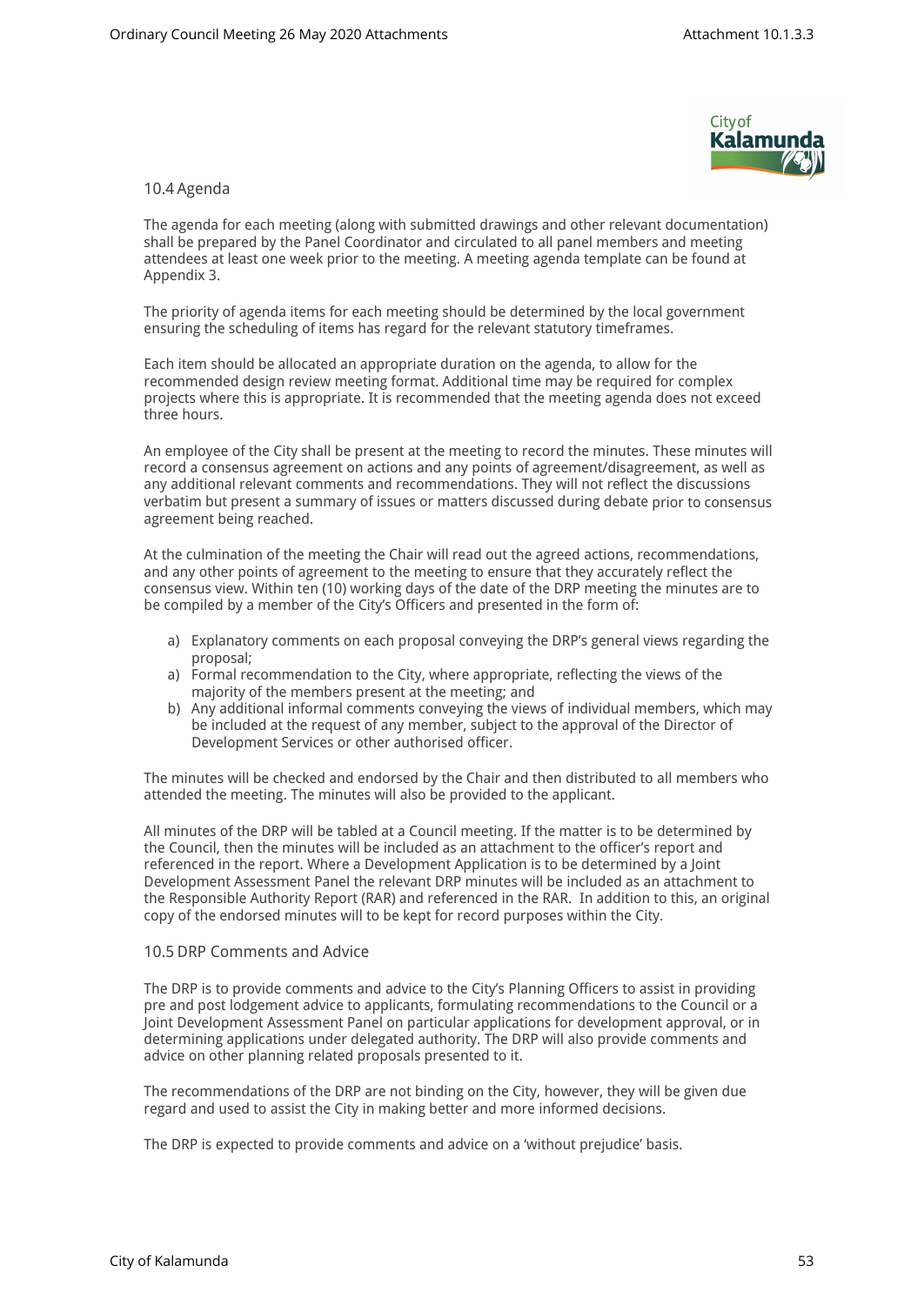

## 10.6 Conflict of Interest

All members of the DRP need to be aware that any conflict of interest, needs to be recognised. Members of the Design Review Panel are to be regarded as a "Committee Member" for the purposes of the definitions in the City of Kalamunda Elected Members Code of Conduct and therefore required to comply with the Code. On receipt of the agenda, if a member has an interest in the matter, then that member is required to declare the interest and the alternative member of the DRP is to be invited by the City. This will be noted in the minutes. Should the member declare an interest during the meeting, the declaration and the vacancy during discussion will be noted in the minutes. If a member is unsure as to whether they have an interest in the matter they are advised to raise the issue with the Director of Development Services, or another authorised officer.

Any member of the DRP who has a financial and/or proximity interest in a matter shall exclude themselves from the room and not participate in that part of the meeting. They may return upon conclusion of that section of the meeting.

## **11. Media Protocol**

Members of the DRP are not to speak to the media in their capacity as a DRP member.

## **12. Definitions**

Unless otherwise defined, words and expressions in this Policy are defined in Schedule 1 of Local Planning Scheme No.3 (the Scheme), the *Planning and Development Act WA 2005*, the *Planning and Development Regulations 2015*, the Residential Design Codes of WA, or as defined below:

| "Design Review<br>Panel"                            | A specialised panel of consultants selected by the Council in the<br>manner and for the purposes specified in this Policy, which provides<br>professional and technical advice to the City's officers and the<br>Council. |
|-----------------------------------------------------|---------------------------------------------------------------------------------------------------------------------------------------------------------------------------------------------------------------------------|
| "Design Review<br><b>Panel Chair"</b>               |                                                                                                                                                                                                                           |
| "Design Review<br><b>Panel Member"</b>              |                                                                                                                                                                                                                           |
| "Design Review<br><b>Panel Alternate</b><br>Member" |                                                                                                                                                                                                                           |
| "Financial Interest"                                | has the same meaning as given by Section 5.60A of the Local<br>Government Act 1995.                                                                                                                                       |
| "Pecuniary Interest"                                | means an interest that a person has in a matter because of a<br>reasonable likelihood or expectation of appreciable financial gain or<br>loss to the person.                                                              |
| "Proximity Interest"                                | has the same meaning as given by Section 5.60B of the Local<br>Government Act 1995.                                                                                                                                       |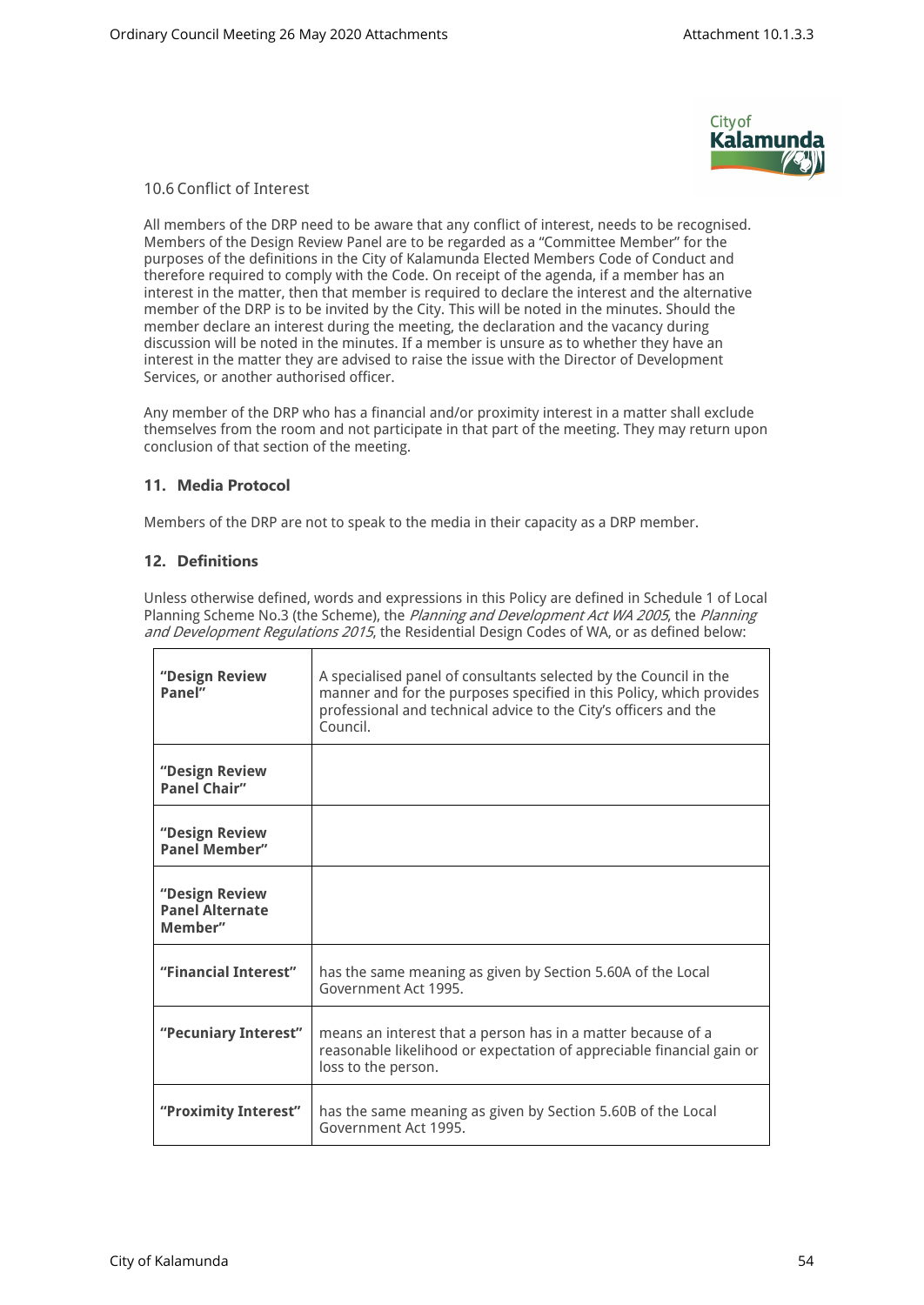$\mathsf{r}$ 



| significant" |  |  |
|--------------|--|--|
| Development" |  |  |
|              |  |  |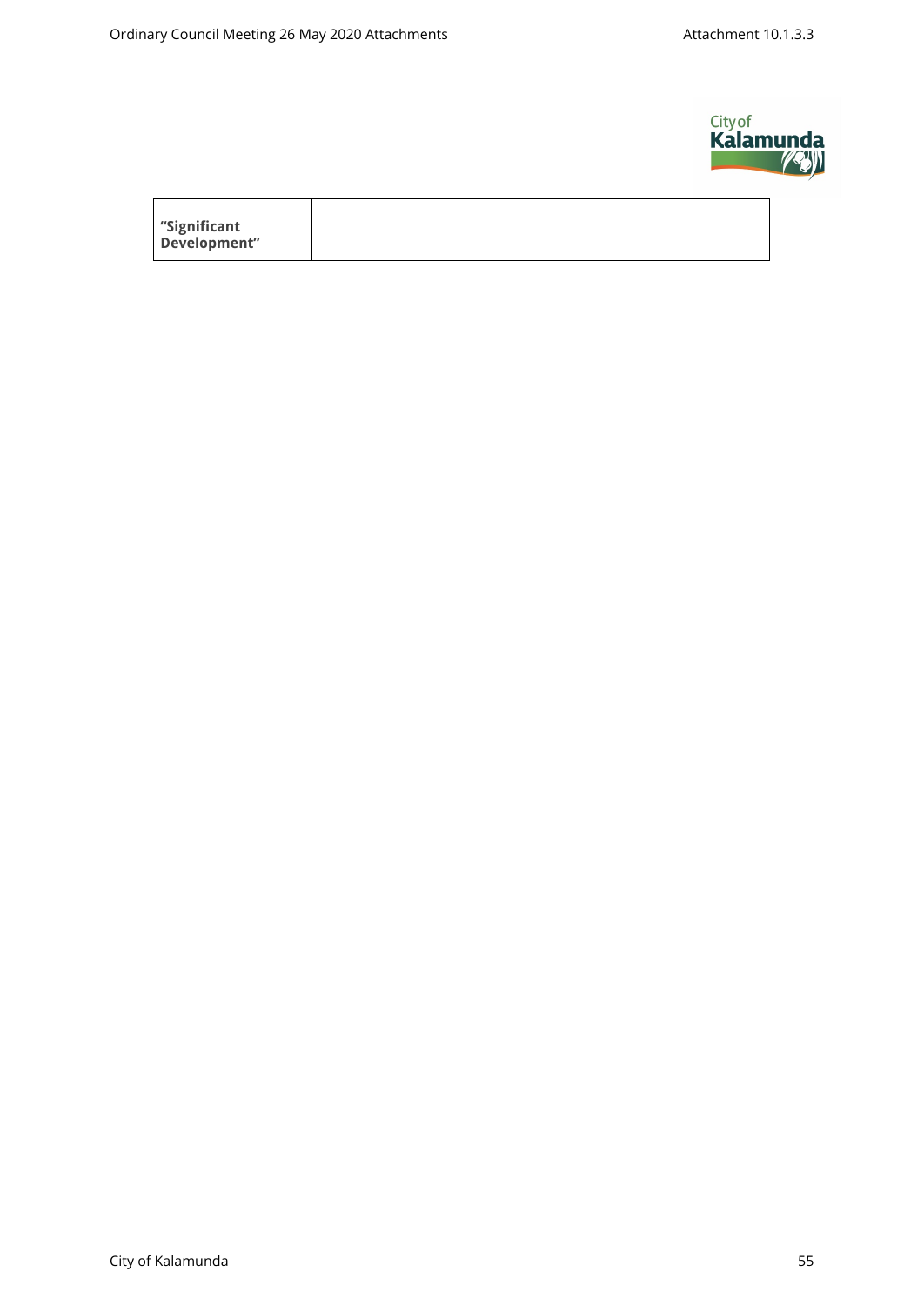

## **Appendix 1 – The CABE 10 Principles of Design Review**

For design review to succeed it should be carried out professionally and offer consistently high standards in the quality of its advice. In order to achieve this, the following 'best practice' principles of design review should be used to guide the review process and set an appropriately high standard of conduct from panel members:

- a) Independent It is conducted by people who are not connected with the proposal's promoters and decision-makers and ensures that conflicts of interest do not arise.
- b) Expert It is carried out by suitably trained people who are experienced in design and know how to critique constructively. Review is usually most respected when it is carried out by professional peers of the project designers, because their standing and expertise will be acknowledged.
- c) Multidisciplinary It combines the different perspectives of architects, urban designers, planners, landscape architects, engineers and other specialist experts to provide a complete, round assessment.
- d) Accountable The Design Review Panel, and the advice that it provides to the local government (or other approval authority) must be clearly seen to work for the benefit of the public.
- e) Transparent The Design Review Panel, membership, governance processes and funding should always be in the public domain.
- f) Proportionate It is used on projects whose significance (either at a local or State level) warrants the investment needed to provide the service.
- g) Timely It takes place as early as possible in the design process, because this can avoid a great deal of wasted time. It also costs less to make changes at an early stage.
- h) Advisory The Design Review Panel does not make decisions, but it offers impartial advice that informs recommendations to the people who do.
- i) Objective It appraises proposals according to measures that are reasoned and objective, rather than the stylistic tastes of individual panel members.
- j) Accessible The recommendations arising from design review are clearly expressed in terms that design teams, decision makers and the public can all understand and make use of...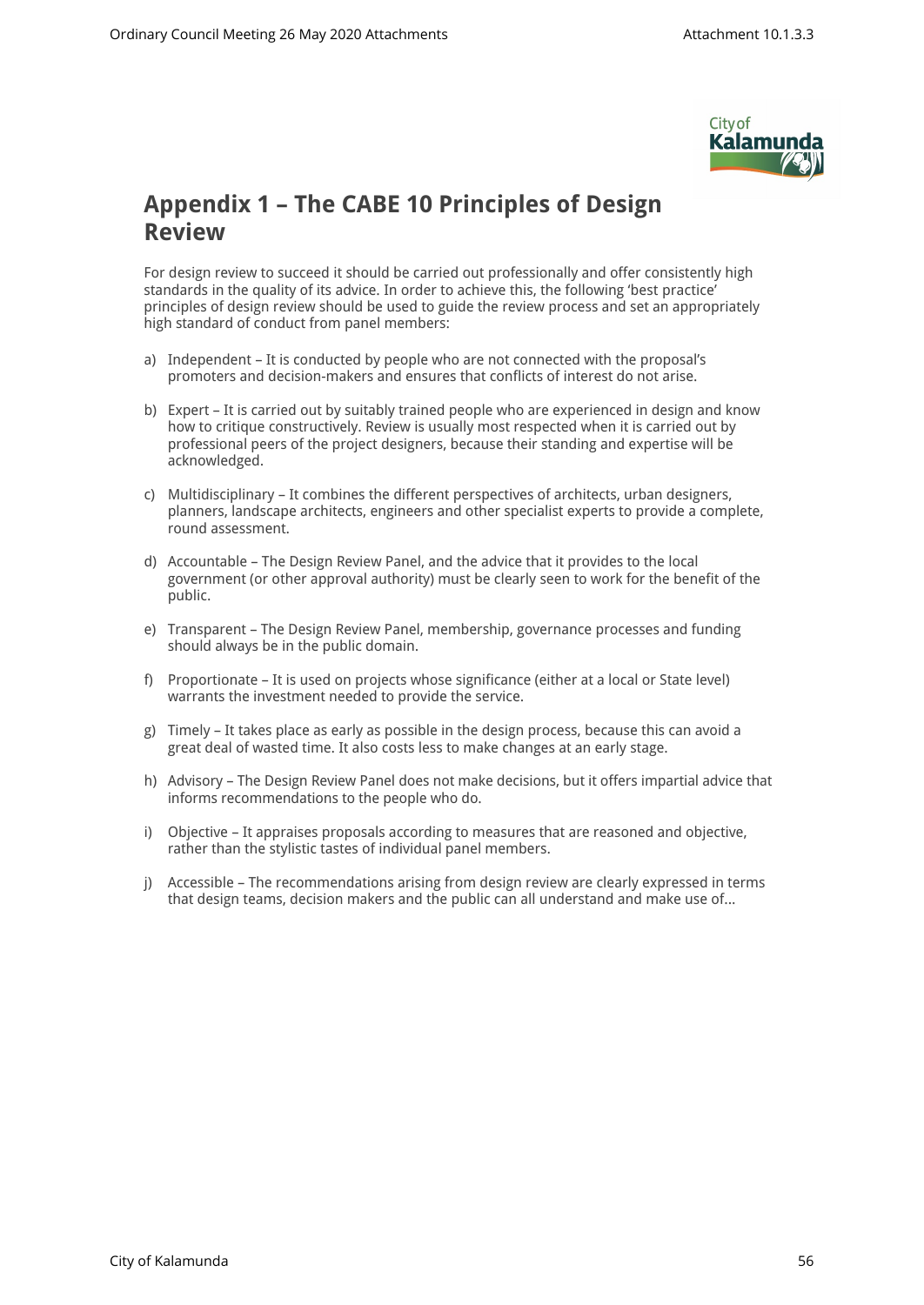

## **Appendix 2 – Principles of Design**

When providing design review, it is expected that the DRP shall give due regard to the following Design Principles set by State Planning Policy 7.0 (as amended). Where a conflict exists between SPP 7.0 and this Policy, the provisions of SPP 3.70 shall prevail.

Individual principles may not apply equally to all projects, due to their location or type. At the commencement of a design review, the panel should determine which principles should be prioritized in the elevation process.

1. Context and character – *Good design responds to and enhances the distinctive characteristics of a local area, contributing to a sense of place.* 

The distinctive characteristics of a local area include its prominent natural and built features, social, economic and environmental conditions, the overall qualities of its built environment, local Aboriginal culture and history and significant post-settlement heritage. Successful places are distinctive and memorable, with a character that people can appreciate easily.

Good design responds intelligently and sensitively to these factors in order to positively contribute to the identity of an area including adjacent sites, streetscapes and the surrounding neighbourhood. Interpretative responses to context are encouraged; imitation of existing features should be avoided. New development should integrate into its landscape/townscape setting, reinforcing local distinctiveness and responding sympathetically to local building forms and patterns of development. Building materials, construction techniques and details should, where appropriate, enhance local distinctiveness.

Good design also responds positively to the intended future character of an area. It delivers appropriate densities that are consistent with projected population growth, and able to be sustained by existing or proposed transport, green and social infrastructure.

Consideration of local context is particularly important for sites in established areas that are undergoing change or identified for change. Context is also important for greenfield development, to ensure a site-specific response to existing landscape and topographical features.

2. Landscape quality – *Good design recognizes that together landscape and buildings operate as an integrated and sustainable system, with a broader ecological context.* 

Outdoor spaces are important. Public spaces can include parks and nature reserves, as well as more formal squares, paved areas and streets. Designed with people in mind, they should be attractive and comfortable, offering opportunities for people to meet and socialise, bringing vitality and identity to a place.

Good landscape design protects existing environmental features and ecosystems, promotes biodiversity, offer a variety of habitats for flora and fauna, enhances the local environmental context and restores lost or damaged ecosystems, where possible. It considers environmental factors such as water and soil management, ground and site conditions, solar access, microclimate, tree canopy, urban heat island impacts, habitat creation and preservation of green infrastructure – balancing these against social, cultural and economic conditions.

Good landscape design employs hard and soft landscape and urban design elements to create external environments that interact in a considered manner with built form, resulting in wellintegrated, engaging places that contribute to local identity and streetscape character.

Good landscape design provides optimal levels of external amenity, functionality and weather protection while encouraging social inclusion, equitable access and respect for the public and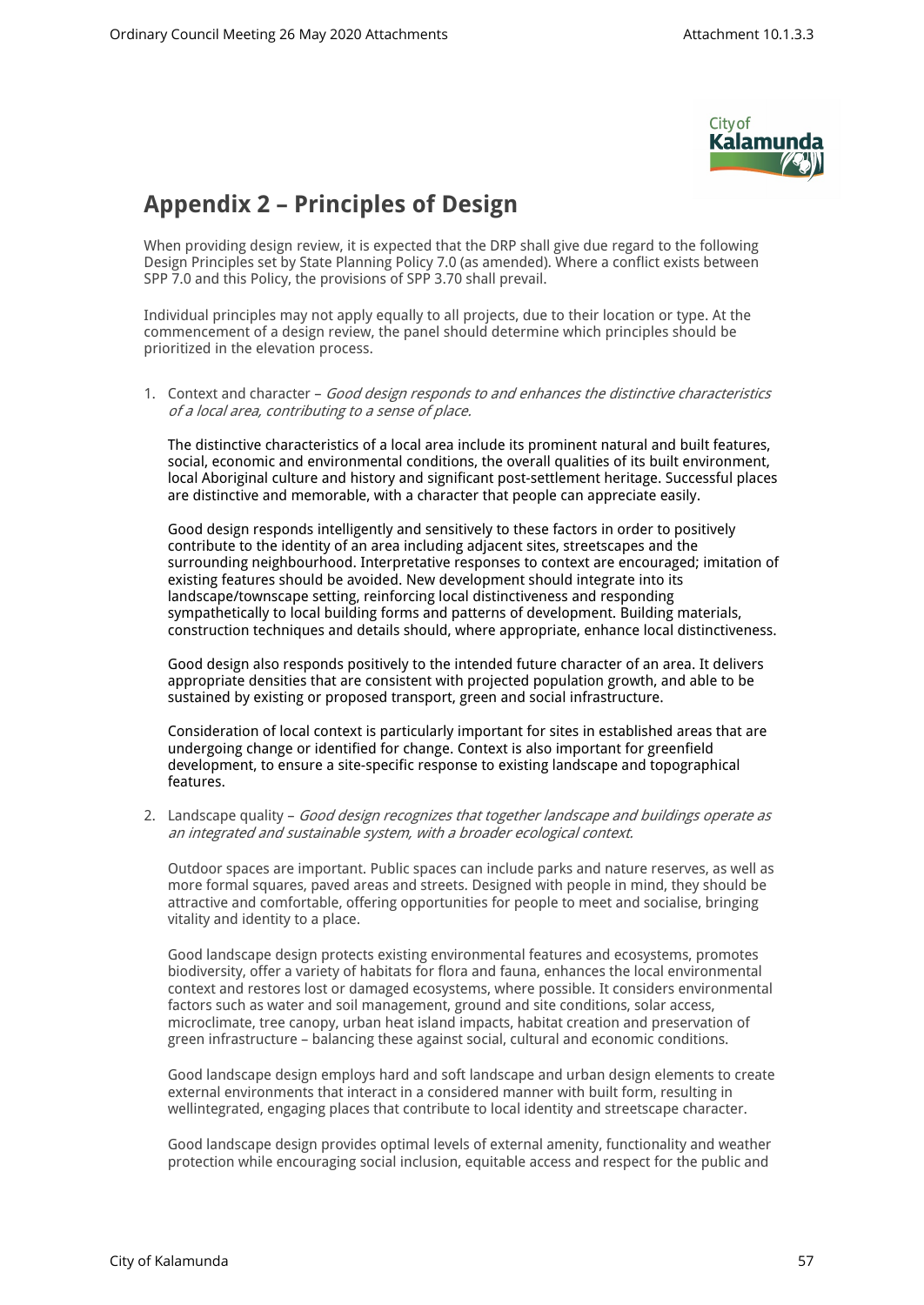

neighbours. Well-designed landscape environments ensure effective establishment and facilitate ease of long term management and maintenance.

3. Built form & scale – *Good design ensures that the massing and height of development is appropriate to its setting and successfully negotiates between existing built form and the intended future character of the local area.* 

Buildings can define open spaces by enclosing them. Good design delivers buildings and places of a scale that responds to landform characteristics and existing built fabric in a considered manner, mitigating the potential for negative amenity impacts on both private land and the public realm.

The scale, massing and height of new development should respond positively to that of the adjoining buildings, the topography, the general pattern of heights, and the views, vistas and landmarks of the place, reinforcing a coherent local identity. The orientation, proportion, composition, and articulation of built form elements should deliver an outcome that is suited to the purpose, defines the public domain, contributes to the character of adjacent streetscapes and parks, and provides good amenity for people at ground level.

4. Functionality and build quality – *Good design meets the needs of users efficiently and effectively, balancing functional requirements to perform well and deliver optimum benefit over the full life-cycle.*

Well-designed functional environments provide spaces that are suited to their intended purpose and arranged to facilitate good relationships to other spaces, and ease of use. Good design provides flexible and adaptable spaces to maximise their utilisation and accommodate appropriate future requirements without the need for major modifications.

Good build quality is achieved by using durable materials, finishes, elements and systems that are easy to maintain and weather well over time. The outcome should be a development that is well-detailed, resilient to the wear and tear expected from its intended use, is easy to upgrade and without excessive maintenance requirements. Consideration should be given to the full life-cycle of the proposal and mitigation of potential climate change impacts.

Good design accommodates services in an integrated manner, without detriment to the appearance, functionality and serviceability of the final outcome.

5. Sustainability – *Good design optimizes the sustainability of the built environment, delivering positive environmental, social and economic outcomes.* 

Sustainable landscape and urban design adheres to established water-sensitive urban design principles, minimises negative impacts on existing natural features and ecological processes and facilitates green infrastructure at all project scales.

Sustainable built environments use passive environmental design measures at various scales, responding to local climate and site conditions by providing optimal orientation, shading, thermal performance and natural ventilation. Reducing reliance on technology for heating and cooling minimises energy use, resource consumption and operating costs over the life-cycle of the project.

Sustainable design also includes the use of sustainable construction materials, recycling, good waste management practices, re-use of materials and existing structures, harnessing of renewable energy sources, and total water cycle management.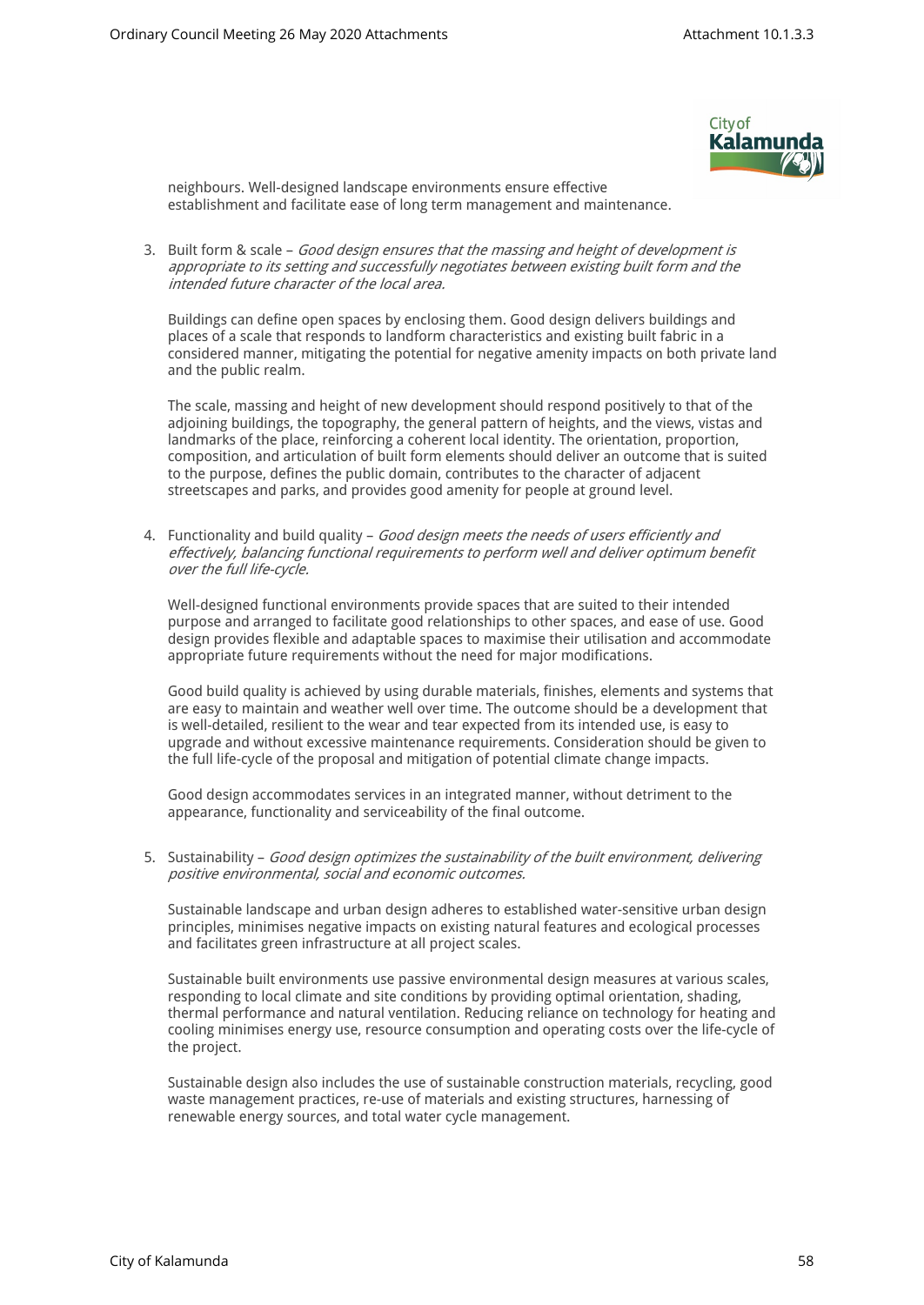

6. Amenity - *Good design provides successful places that offer a variety of uses and activities while optimising internal and external amenity for occupants, visitors and neighbours, providing environments that are comfortable, productive and healthy.* 

Places should incorporate a mix of uses that work together to create viable environments that respond to the diversity of the local community and its culture. New development should offer a range of uses and activities that contribute to the vitality of the place at different times of the day and week and provide choices of housing, shopping, employment and entertainment.

Well-designed external spaces provide welcoming, comfortable environments that are universally accessible, with effective shade as well as protection from unwanted wind, rain, traffic and noise. Good design mitigates negative impacts on surrounding buildings and places, including overshadowing, overlooking, glare, reflection and noise.

Good design provides internal rooms and spaces that are adequately sized, comfortable and easy to use and furnish, with good levels of daylight, natural ventilation and outlook. Delivering good levels of internal amenity also includes the provision of appropriate levels of acoustic protection and visual privacy, adequate storage space, and ease of access for all.

7. Legibility – *Good design results in buildings and places that are legible, with clear connections and easily identifiable elements to help people find their way around.* 

Good urban design makes places easy to navigate, with recognisable routes, intersections and landmarks while being well-connected to existing movement networks. Sightlines are wellconsidered, with built form responding to important vantage points. Movement through a place should always be easy for everyone who uses it, whether they are on foot or by bicycle, public transport or private vehicle. Efforts should always be made to giving pedestrian movement priority over vehicular movement.

Good design provides environments that are logical and intuitive to use, at the scales of building, site and precinct. Consideration should be given to how the urban design of street environments can provide visual cues as to the street hierarchy.

Access and circulation within developments should contribute to a fine-grain network of direct and connected routes within and beyond the site and avoid creating large nonpermeable blocks.

Within buildings, legibility is served by a clear hierarchy of spaces with identifiable entries and clear wayfinding. Externally, buildings and spaces should allow their purpose to be easily understood, and provide clear distinction between public and private spaces.

8. Safety – *Good design optimizes safety and security, minimizing the risk of personal harm and supporting safe behavior and use.* 

Safety and security is promoted by maximising opportunities for passive surveillance of public and communal areas and providing clearly defined, well-lit, secure access points that are easily maintained and appropriate to the purpose of the development.

Good design provides a positive, clearly defined relationship between public and private spaces and addresses the need to provide optimal safety and security both within a development and to the adjacent public realm.

The design of vehicular transport routes should integrate safety requirements in a manner that mitigates negative impacts on pedestrian amenity.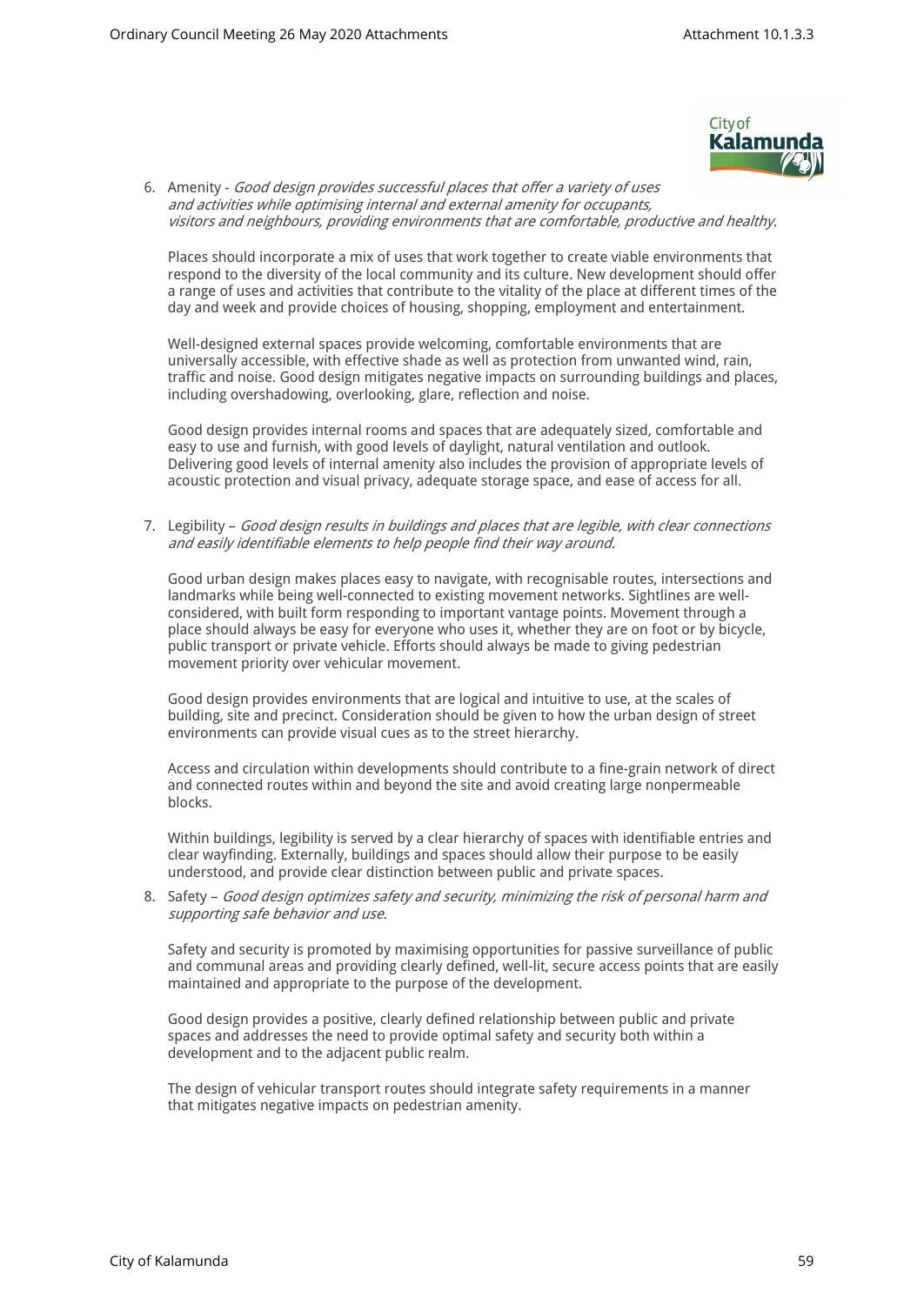

9. Community – *Good design responds to local community needs as well as the wider social context, providing environments that support a diverse range of people and facilitate social interaction.* 

Good design encourages social engagement and physical activity in an inclusive, equitable manner and considers how the activities inside buildings can bring life and activity to public spaces. Places should be able to accommodate change over time, create continuity with the past and respond to new social, market or environmental demands.

New development should have some capacity to adapt to changing demographics, an ageing population, new uses and people with disability. In residential proposals, good design achieves a mix of dwelling types, providing housing choice for different demographics, living needs and household budgets, and accommodating all ages and abilities.

#### 10. Aesthetics – *Good design is the product of a skilled, judicious design process that results in attractive and inviting buildings and places that engage the senses.*

Good design resolves the many competing challenges of a project into an elegant and coherent outcome. At the precinct scale, good design delivers outcomes that are logical and guided by a consideration of the experiential qualities that it will provide. Consideration should be given to how the arrangement of built form and spaces can contribute to the setting of important buildings and landmarks, including public art. A well-conceived design addresses all scales, from the articulation of building form through to the selection and detailing of materials and building elements, enabling sophisticated, integrated responses to the character of the place.

In assessing design quality, consideration of aesthetics should not be limited to style and appearance; the coherence of the design concept and the cultural relevance of the proposal should also be taken into account.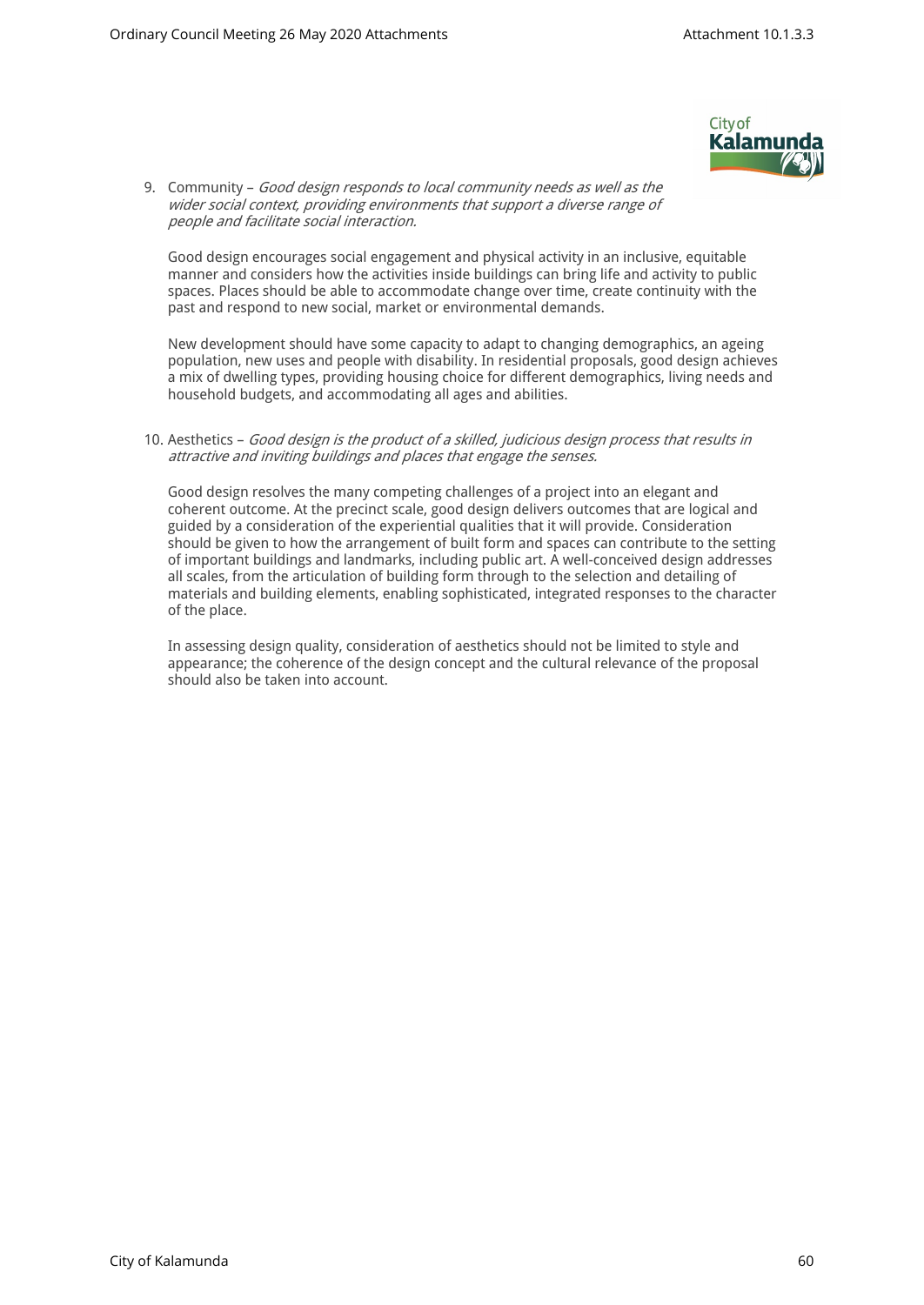

## **Appendix 3 – Agenda Format**

KALAMUNDA DESIGN REVIEW PANEL

#### DAY DATE 2020, TIMEPM

| <b>Meeting Date and</b><br>Time:         |                                                                                                                                                                                                                                               |                                                                                                                                                                                                                                      |
|------------------------------------------|-----------------------------------------------------------------------------------------------------------------------------------------------------------------------------------------------------------------------------------------------|--------------------------------------------------------------------------------------------------------------------------------------------------------------------------------------------------------------------------------------|
| <b>Meeting Venue:</b>                    | Meeting Number: DAC2020/MEETING NO.<br>City of Kalamunda Administration Centre<br>2 Railway Road, Kalamunda                                                                                                                                   |                                                                                                                                                                                                                                      |
| <u>Attendance</u><br><b>DAC Members:</b> | <b>INSERT MEMBER NAME</b><br><b>INSERT MEMBER NAME</b><br><b>INSERT MEMBER NAME</b><br><b>INSERT MEMBER NAME</b><br><b>INSERT MEMBER NAME</b>                                                                                                 | Design Advisory Committee Chair<br>Design Advisory Committee Member<br>Design Advisory Committee Member<br>Design Advisory Committee Member<br>Design Advisory Committee Member                                                      |
| Officers in<br>attendance:               | <b>INSERT OFFICER NAME</b><br><b>INSERT OFFICER NAME</b>                                                                                                                                                                                      | <b>INSERT POSITION</b><br><b>INSERT POSITION</b>                                                                                                                                                                                     |
| <b>Applicants:</b>                       | Item 1.1                                                                                                                                                                                                                                      | Description of development at Lot LOT<br>NUMBER (PROPERTY NUMBER)<br>STREET, SUBURB WA                                                                                                                                               |
|                                          | Item 1.2                                                                                                                                                                                                                                      | Description of development at Lot LOT<br>NUMBER (PROPERTY NUMBER)<br><b>STREET, SUBURB WA</b>                                                                                                                                        |
| Item 1:                                  | <b>Declaration of Opening</b><br>The Chair declares the meeting open.                                                                                                                                                                         |                                                                                                                                                                                                                                      |
| Item 2:                                  | <b>Attendance and Apologies</b>                                                                                                                                                                                                               |                                                                                                                                                                                                                                      |
| Item 3:                                  | <b>Confirmation of previous reporting</b><br>DAC2020/MEETING NO. MINUTES                                                                                                                                                                      |                                                                                                                                                                                                                                      |
| Item 4:                                  | <b>Declarations of interest</b><br>Nil                                                                                                                                                                                                        |                                                                                                                                                                                                                                      |
| Item 5.1                                 | <b>Property Location:</b><br><b>Development</b><br><b>Description:</b><br><b>Applicant:</b><br>Owner:<br><b>Reported by:</b><br><b>Value of Development:</b><br>Aerial:<br><b>MRS Zoning:</b><br><b>LPS Zoning:</b><br><b>LPS Zoning Map:</b> | Lot LOT NUMBER (PROPERTY NUMBER)<br><b>STREET, SUBURB WA</b><br>Description of development<br><b>APPLICANT DETAILS</b><br><b>OWNER DETAILS</b><br>OFFICER NAME, OFFICER TITLE<br>$\frac{1}{2}$<br><b>MRS ZONE</b><br><b>LPS ZONE</b> |
|                                          | <b>APPLICABLE LPP'S</b><br><b>APPLICABLE SPP'S</b>                                                                                                                                                                                            | Applicable Policies / Structure Plans / Local Development Plans:                                                                                                                                                                     |
|                                          | <b>Background:</b><br><b>Proposed Development:</b>                                                                                                                                                                                            |                                                                                                                                                                                                                                      |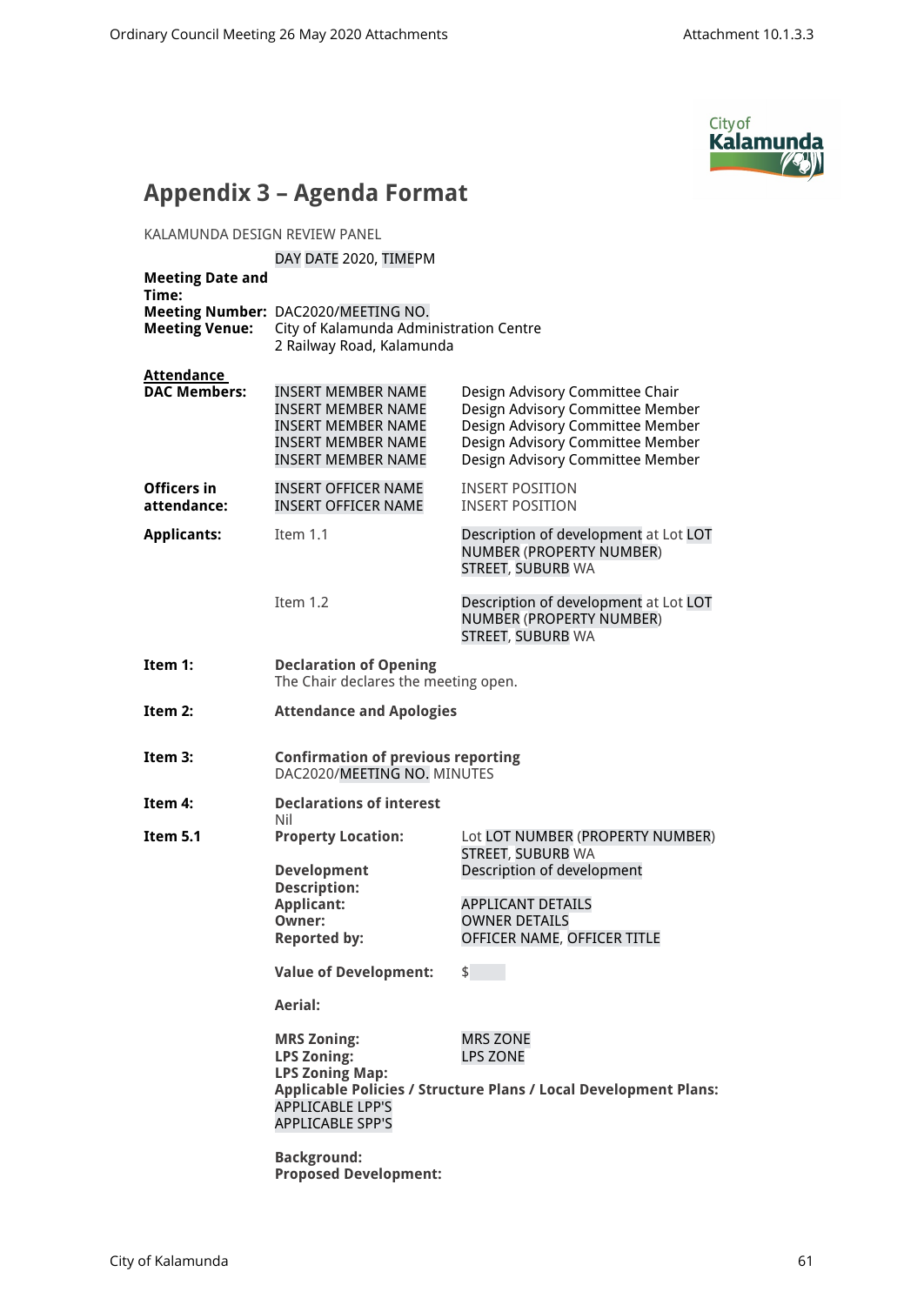

|                               | <b>Reference Documentation:</b><br>Attachment 1- TITLE OF ATTACHMENT<br>Attachment 2 - TITLE OF ATTACHMENT<br>Attachment 3 - TITLE OF ATTACHMENT                                                                                              |                |                                                                 |
|-------------------------------|-----------------------------------------------------------------------------------------------------------------------------------------------------------------------------------------------------------------------------------------------|----------------|-----------------------------------------------------------------|
| Item 5.1.1                    | Pre-meeting (panel members and local government officers only)<br>Development assessment overview<br>• Technical issues                                                                                                                       |                |                                                                 |
| Item 5.1.2                    | <b>Design Review meeting (all)</b><br>Proponent welcome<br>Presentation/response to prior recommendations<br>$\bullet$<br>• Questions and clarification<br>Discussion Confirmation of DAC advice/recommendations by the<br>$\bullet$<br>Chair |                |                                                                 |
| Item 5.1.3                    |                                                                                                                                                                                                                                               |                | Post meeting (panel members and local government officers only) |
| Item 6.2.3                    |                                                                                                                                                                                                                                               |                | Post meeting (panel members and local government officers only) |
| Item 7:                       | <b>Status of Previous Items</b>                                                                                                                                                                                                               |                |                                                                 |
|                               | <b>Property Location</b>                                                                                                                                                                                                                      | Description    | <b>Status</b>                                                   |
|                               | Lot LOT<br>NUMBER (PROPERTY development<br>NUMBER)<br><b>STREET, SUBURB WA</b>                                                                                                                                                                | Description of | <b>INSERT STATUS</b>                                            |
| Item 8:                       | <b>Other business matters</b><br>Nil                                                                                                                                                                                                          |                |                                                                 |
| City of Kalamunda<br>Contact: | INSERT OFFICER NAME, INSERT OFFICER TITLE                                                                                                                                                                                                     |                |                                                                 |
|                               | E: INSERT OFFICER EMAIL                                                                                                                                                                                                                       |                |                                                                 |
|                               |                                                                                                                                                                                                                                               |                |                                                                 |

T: INSERT OFFICER TELEPHONE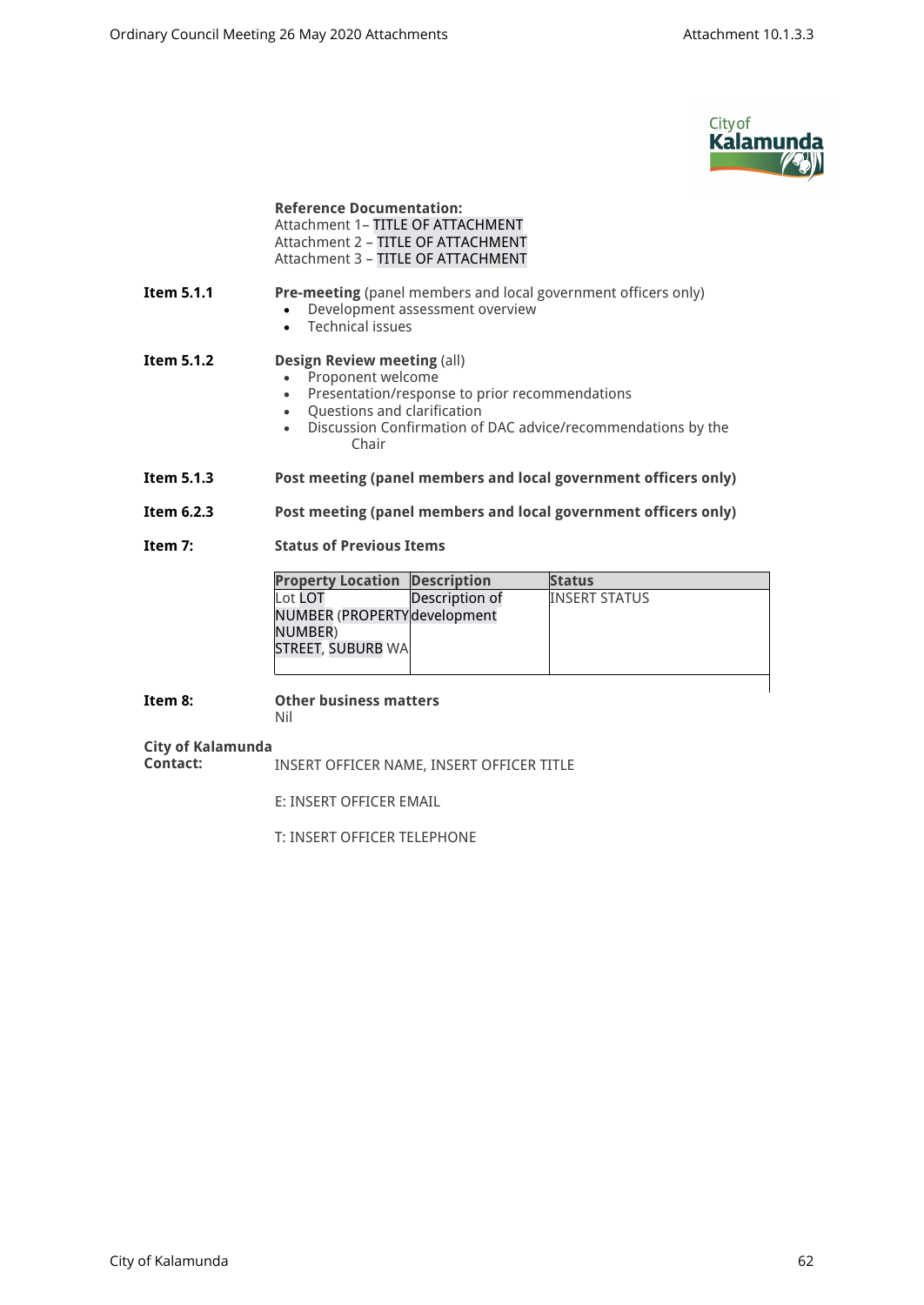

## **Appendix 4 – Minutes Format**

KALAMUNDA DESIGN REVIEW PANEL

#### DAY DATE 2020, TIMEPM

| <b>Meeting Date and</b><br>Time:         |                                                                                                                                                    |                                                                                                                                                                                 |
|------------------------------------------|----------------------------------------------------------------------------------------------------------------------------------------------------|---------------------------------------------------------------------------------------------------------------------------------------------------------------------------------|
| <b>Meeting Venue:</b>                    | Meeting Number: DAC2020/MEETING NO.<br>City of Kalamunda Administration Centre<br>2 Railway Road, Kalamunda                                        |                                                                                                                                                                                 |
| <b>Attendance</b><br><b>DAC Members:</b> | <b>INSERT MEMBER NAME</b><br><b>INSERT MEMBER NAME</b><br>INSERT MEMBER NAME<br><b>INSERT MEMBER NAME</b><br><b>INSERT MEMBER NAME</b>             | Design Advisory Committee Chair<br>Design Advisory Committee Member<br>Design Advisory Committee Member<br>Design Advisory Committee Member<br>Design Advisory Committee Member |
| Officers in<br>attendance:               | <b>INSERT OFFICER NAME</b><br><b>INSERT OFFICER NAME</b>                                                                                           | <b>INSERT POSITION</b><br><b>INSERT POSITION</b>                                                                                                                                |
| <b>Applicants:</b>                       | Item 1.1                                                                                                                                           | Description of development at Lot LOT<br>NUMBER (PROPERTY NUMBER)<br>STREET, SUBURB WA                                                                                          |
|                                          | Item 1.2                                                                                                                                           | Description of development at Lot LOT<br>NUMBER (PROPERTY NUMBER)<br><b>STREET, SUBURB WA</b>                                                                                   |
| Item 1:                                  | <b>Declaration of Opening</b><br>The Chair declares the meeting open.                                                                              |                                                                                                                                                                                 |
| Item 2:                                  | <b>Attendance and Apologies</b>                                                                                                                    |                                                                                                                                                                                 |
| Item 3:                                  | <b>Confirmation of previous reporting</b><br>DAC2020/MEETING NO. MINUTES                                                                           |                                                                                                                                                                                 |
| Item 4:                                  | <b>Declarations of interest</b><br>Nil                                                                                                             |                                                                                                                                                                                 |
| Item 5.1                                 | <b>Property Location:</b><br><b>Development Description:</b><br><b>Applicant:</b><br>Owner:<br><b>Reported by:</b><br><b>Value of Development:</b> | Lot LOT NUMBER (PROPERTY NUMBER)<br>STREET, SUBURB WA<br>Description of development<br><b>APPLICANT DETAILS</b><br><b>OWNER DETAILS</b><br>OFFICER NAME, OFFICER TITLE<br>\$    |
|                                          | Aerial:                                                                                                                                            |                                                                                                                                                                                 |
|                                          | <b>MRS Zoning:</b><br><b>LPS Zoning:</b><br><b>LPS Zoning Map:</b><br><b>APPLICABLE LPP'S</b><br><b>APPLICABLE SPP'S</b>                           | <b>MRS ZONE</b><br><b>LPS ZONE</b><br>Applicable Policies / Structure Plans / Local Development Plans:                                                                          |
|                                          | <b>Background:</b><br><b>Proposed Development:</b><br><b>Reference Documentation:</b>                                                              |                                                                                                                                                                                 |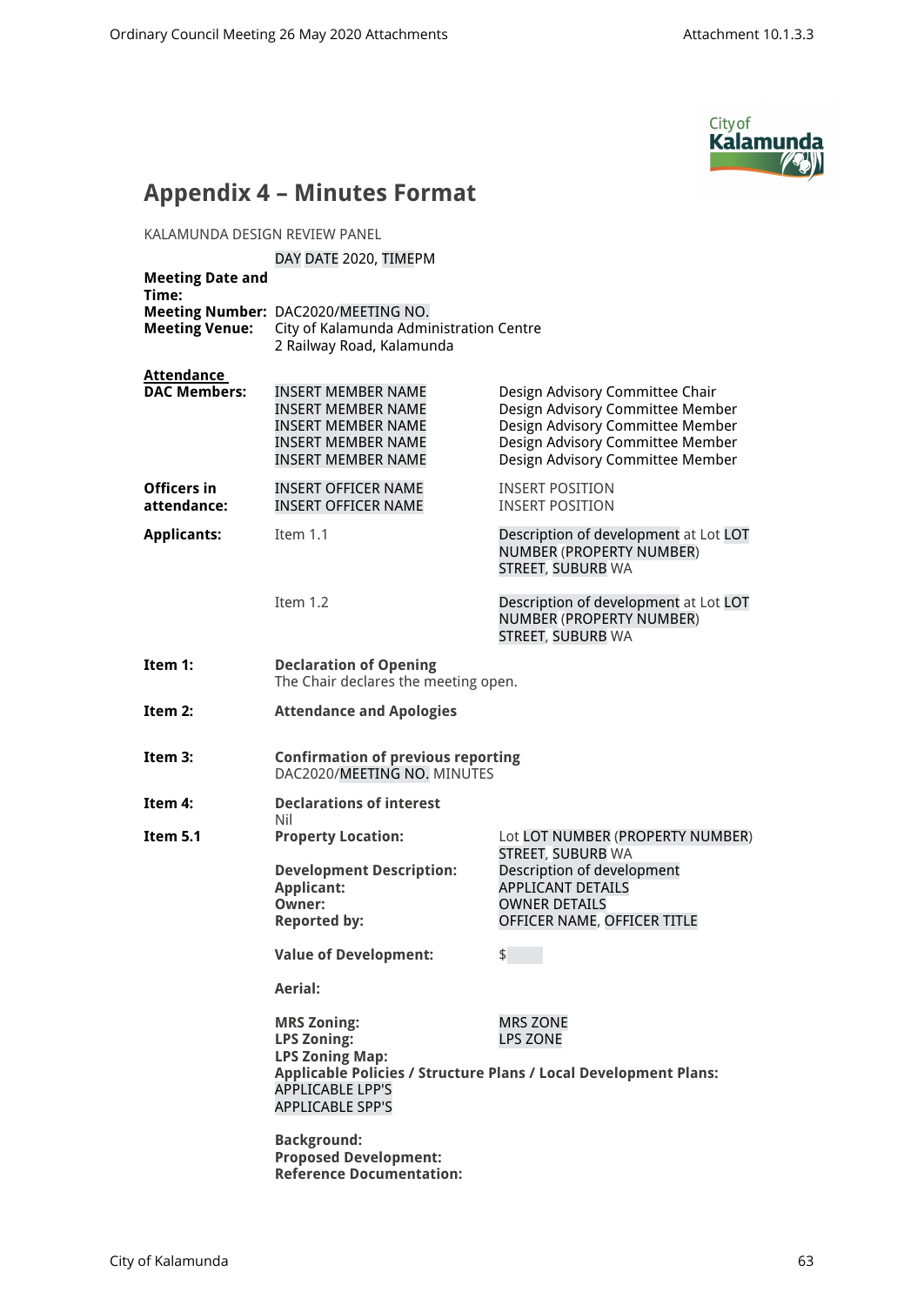

Attachment 1– TITLE OF ATTACHMENT Attachment 2 – TITLE OF ATTACHMENT Attachment 3 – TITLE OF ATTACHMENT

#### **Item 5.1 RECOMMENDATIO B. INSERT RECOMMENDATION NO. 3 NS A. INSERT RECOMMENDATION NO.1 C. INSERT RECOMMENDATION NO. 3**

| <b>MATRIX</b>                 | <b>SUPPORTED</b> |      |                            |
|-------------------------------|------------------|------|----------------------------|
|                               |                  |      | PENDING FURTHER ATTENTION  |
|                               |                  |      | NOT SUPPORTED              |
|                               |                  |      | NOT CONSIDERED / DISCUSSED |
| <b>DESIGN PRINCIPAL</b>       | DAC1             | DAC2 | <b>DAC COMMENT</b>         |
| CONTEXT & CHARACTER           |                  |      |                            |
| LANDSCAPE QUALITY             |                  |      |                            |
| <b>BUILT FORM &amp; SCALE</b> |                  |      |                            |
| <b>FUNCTIONALITY AND</b>      |                  |      |                            |
| <b>BUILD QUALITY</b>          |                  |      |                            |
| <b>SUSTAINABILITY</b>         |                  |      |                            |
| <b>AMENITY</b>                |                  |      |                            |
| LEGIBILITY                    |                  |      |                            |
| <b>SAFETY</b>                 |                  |      |                            |
| <b>COMMUNITY</b>              |                  |      |                            |
| <b>AESTHETICS</b>             |                  |      |                            |

## **Item 5.1.3 Post meeting (panel members and local government officers only)**

#### **Item 6.2.3 Post meeting (panel members and local government officers only)**

#### **Item 7: Status of Previous Items**

| <b>Property Location Description</b> |                | <b>Status</b>        |
|--------------------------------------|----------------|----------------------|
| Lot LOT                              | Description of | <b>INSERT STATUS</b> |
| NUMBER (PROPERTY development         |                |                      |
| NUMBER)                              |                |                      |
| STREET, SUBURB WA                    |                |                      |
|                                      |                |                      |
|                                      |                |                      |

## **Item 8: Other business matters**

## Nil

# **City of Kalamunda**

**Item 5.1 DESIGN PRINCIPAL ASSESSMENT**

**Contact:** INSERT OFFICER NAME, INSERT OFFICER TITLE

E: INSERT OFFICER EMAIL

T: INSERT OFFICER TELEPHONE